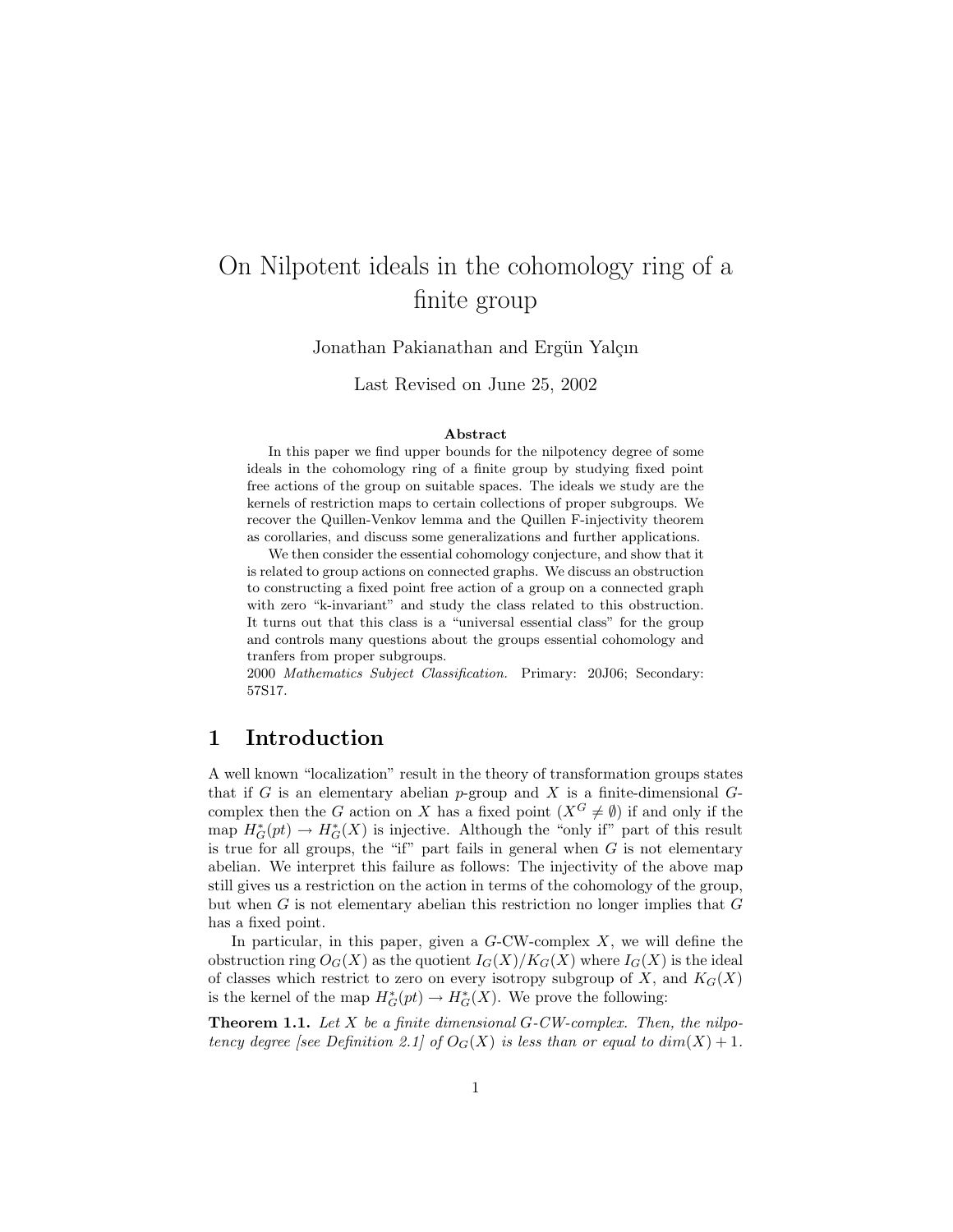This is proved as Corollary 3.4 in the paper. Although a form of this result already occurs in Quillen's seminal work "The spectrum of the Equivariant Cohomology Ring" [Qu1], we provide an elementary proof of this result based on an equivariant version of the classical argument bounding the Lusternik-Schnirelmann category of a space via its cup product length.

We do this for completeness and because this presentation of the result is more convenient for our applications.

The majority of the paper deals with showing how one can derive many conclusions on the structure of the nilpotent elements in the cohomology of a group G by constructing G-actions on suitable finite dimensional complexes and using the above nilpotency result.

Among the classical theorems we recover are:

(1) The Quillen-Venkov Lemma [QuVe], which follows by considering the classical action of  $\mathbb{Z}/p$  on the circle  $S^1$  via the pth roots of unity.

(2) Quillen's F-injectivity theorem [Qu1], which follows by considering the G action on the projective space of some irreducible complex representation for G of complex dimension  $\geq 2$ .

(Note: This proof does not use Serre's theorem on Bocksteins [Se] and indeed since that is an obvious corollary, this provides another elementary proof of Serre's theorem.)

(3) The localization result mentioned at the beginning of this section.

Besides recovering these classical results, we derive many more similar results by considering various natural actions. In particular, we prove a more general version of the Quillen-Venkov lemma:

**Theorem 1.2.** Let K, L be subgroups of G such that  $|K : L| = p$  and let  $x_L \in$  $H^1(K; \mathbb{F}_p)$  be a one dimensional class such that  $\ker(x_L) = L$ . If  $u_1, ..., u_{2|G:K|} \in$  $H^*(G; \mathbb{F}_p)$  such that  $\text{res}_H^G u_i = 0$  for every  $H \subseteq G$  which satisfies  $H^g \cap K \subseteq L$  $H^{\circ}(G; \mathbb{F}_p)$  such that  $\text{res}_{H}^{\circ} u_i = 0$  for every  $H \subseteq G$  which satisfies  $H^{\circ} \cap K \subseteq L$ <br>for some  $g \in G$ , then  $u_1 \cdots u_{2|G:K|} \in (\mathcal{N}_K^G(\beta(x_L)))$  where  $\mathcal N$  is the Evens norm map.

Fixing a ring of coefficients  $k$ , the essential cohomology of  $G$ , denoted by  $ess(G)$ , is defined as the ideal of classes in  $H^*(G;k)$  which restrict to zero on every proper subgroup. The following has been conjectured to hold for the essential cohomology of a finite group (see [Mar], [Mu]).

Conjecture 1.3 (essential cohomology conjecture). If G is a finite group which is not elementary abelian, then  $ess(G)^2 = 0$ .

We study this conjecture using the main theorem stated above. We observe that if  $X$  is a connected one dimensional  $G$ -CW-complex, (i.e., a connected graph) with no fixed points then  $(ess(G))^2 \subseteq K_G(X)$ . So, if  $K_G$  is the intersection of  $K_G(X)$  for all connected, fixed point free G-graphs, then  $(ess(G))^2 \subseteq K_G$ . We use this to conclude:

Theorem 1.4. If the essential cohomology conjecture is not true for a p-group  $G$ , then for any connected  $G$ -graph  $X$  the following is true:  $X$  has a fixed point if and only if the map  $H^*_{G}(pt) \to H^*_{G}(X)$  is injective.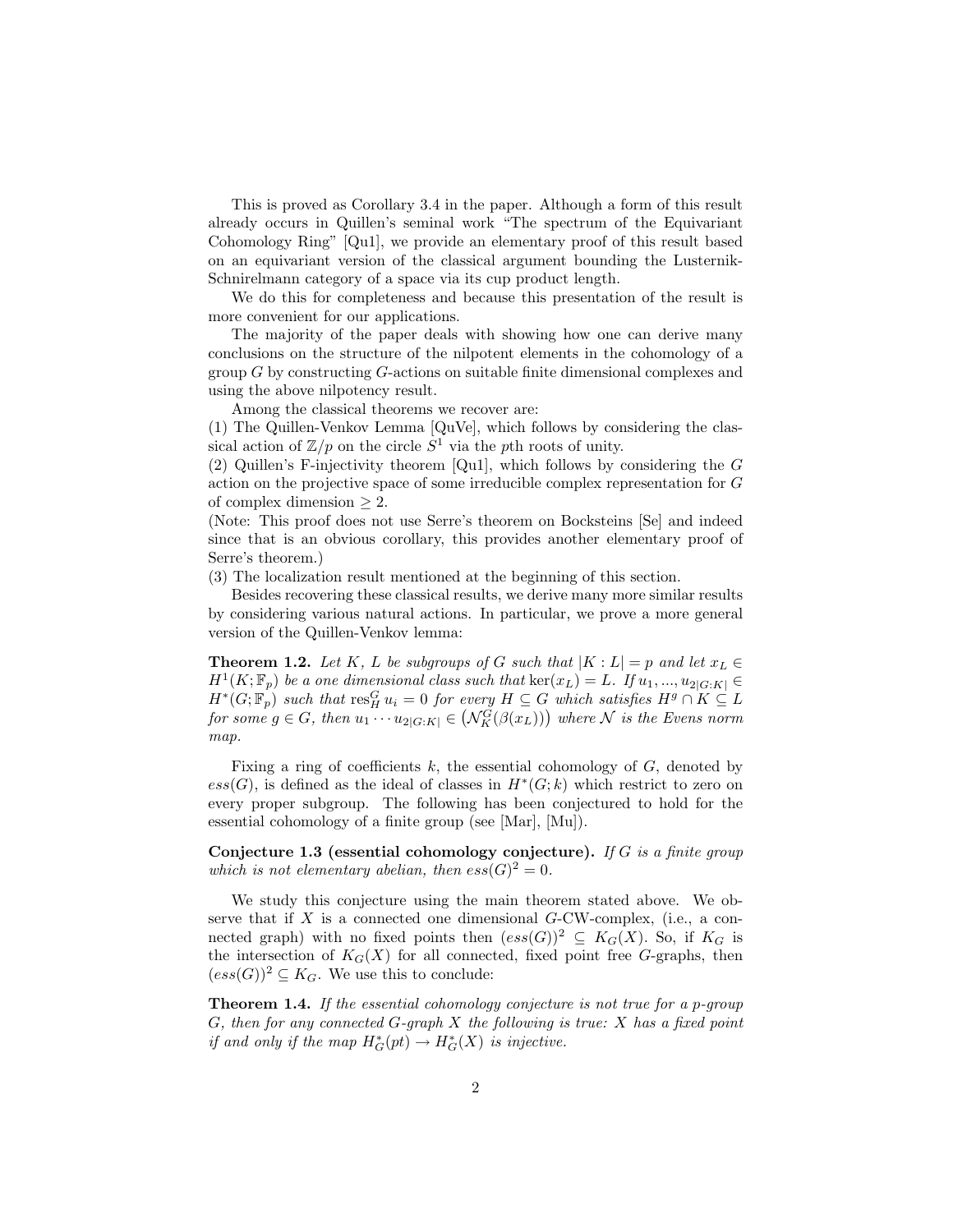Thus the essential cohomology conjecture is in some sense a converse statement to the localization lemma mentioned in the introduction. The above result appears as Theorem 6.2 in the paper.

In the second part of the paper, we study group actions on graphs using homological arguments. We observe that a fixed point free  $G$ -graph  $X$  gives rise to a short exact sequence of  $kG$ -modules

$$
0 \to H_1(X) \to C_1(X) \to C_0(X) \to k \to 0
$$

where  $C_1(X)$  and  $C_0(X)$  are permutation modules with no trivial summands. We call the corresponding extension class  $\gamma_X \in Ext^2(k, H_1(X))$ , the extension class associated to the G-graph X.

As a special situation we ask when one can find a fixed point free  $G$ -graph  $X$ with zero extension class. Such a graph will have  $K_G(X) = 0$  yet have  $X^G = \emptyset$ . It turns out that there is a single obstruction for the existence of such a graph:

**Theorem 1.5.** There exists a fixed point free action of  $G$  on a connected graph X with zero extension class if and only if  $\alpha' \cdot \alpha = 0$ .

Here  $\alpha \in Ext^1(k, N)$  [all extensions are over the ring kG] is the extension class for the extension

$$
0 \to N \to kX \to k \to 0
$$

where  $X$  is the set of cosets of maximal subgroups of  $G$  considered as a  $G$ -set with the usual multiplication action. The map on the right is the augmentation map, and  $\alpha' \in Ext^1(N^*, k)$  is the Yoneda dual of  $\alpha$ .

The class  $\alpha$  is an essential class and it is a universal class in the following sense:

**Theorem 1.6.** (1) A class in  $Ext^*(k, k) (= H^*(G, k))$  is essential if and only if it is a Yoneda multiple of  $\alpha$ .

(2) A class  $\beta$  in  $Ext^*(k, k)$  is a sum of transfers from proper subgroups if and only if the Yoneda product  $\beta \cdot \alpha$  is zero.

(3)  $ess(G) \subseteq tr(G)$  if and only if the map induced by Yoneda multiplication with  $\alpha' \cdot \alpha$  from  $Ext^*(N, k) \to Ext^{*+2}(N^*, k)$  is zero. (Here  $tr(G)$  is the ideal of  $H^*(G;k)$  generated by transfers from proper subgroups.)

We show for certain 2-groups, the product  $\alpha' \cdot \alpha$  is zero:

**Proposition 1.7.** If G is a 2-group, such that there are two nonzero elements x and y in  $H^1(G; \mathbb{F}_2)$  such that  $xy = 0$ , then for this group,  $\alpha' \cdot \alpha = 0$ .

Finally, we show that  $\alpha' \cdot \alpha = 0$  does not hold in general: (Note this does not necessarily mean that (3) in Theorem 1.6 does not hold since it is still possible that multiplication by  $\alpha' \cdot \alpha$  is zero even though  $\alpha' \cdot \alpha$  is not.)

**Proposition 1.8.** Let G be a 2-group such that  $\Phi(K) = \Phi(G)$  for every subgroup  $K \subseteq G$  of index 4, then  $\alpha' \cdot \alpha \neq 0$ . (Here  $\Phi(G)$  is the Frattini subgroup of  $G$ .)

Notice that extra-special 2-groups which have no elementary abelian subgroup of index 4 will satisfy the condition of this proposition, and hence  $\alpha' \cdot \alpha \neq 0$ for these groups.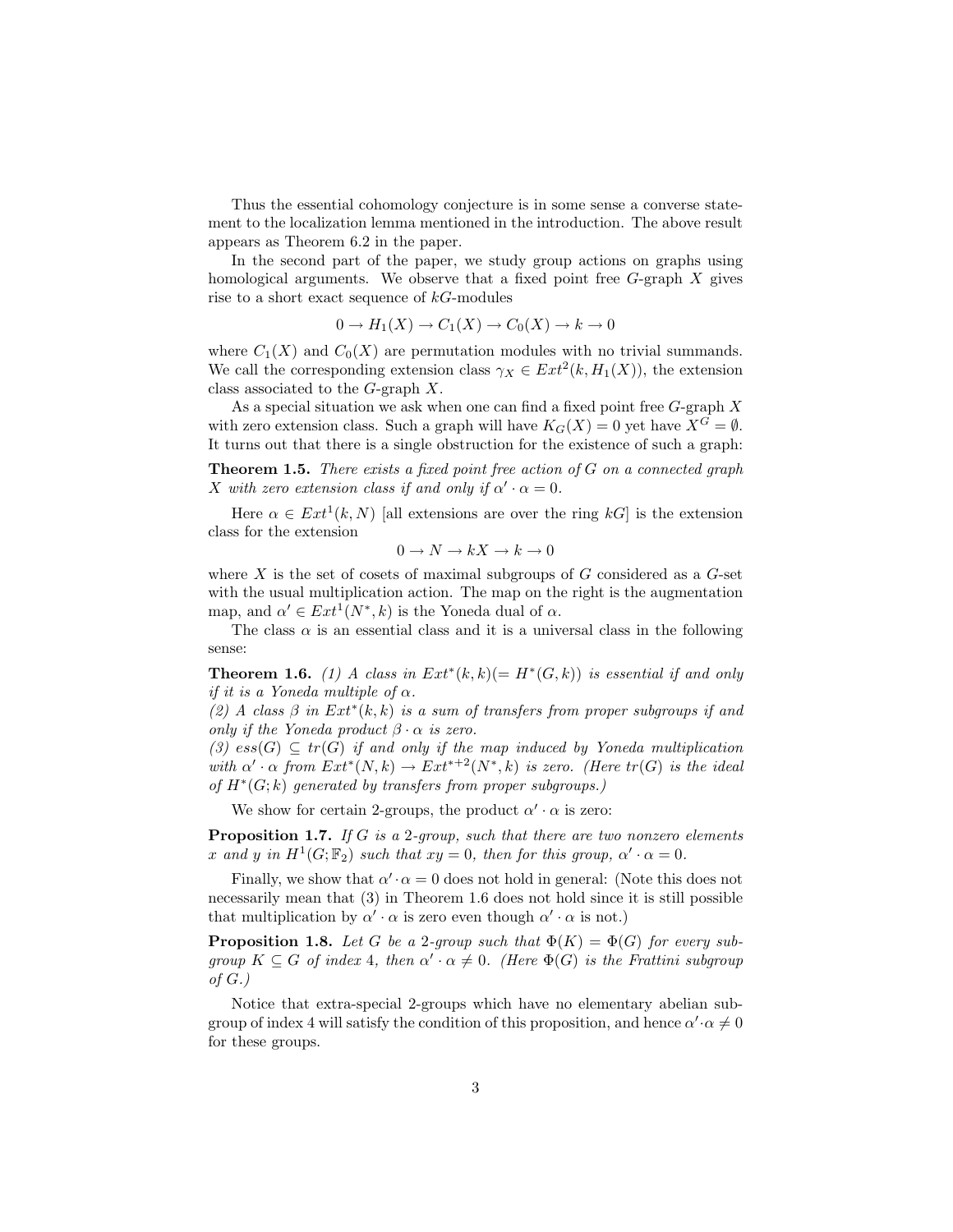## 2 The Obstruction Ring

In this section we give proper definitions for concepts mentioned in the introduction. Then we make some basic observations.

**Definition 2.1.** If  $R^* = \bigoplus_{i=0}^{\infty} R^i$  is a graded ring, we define  $R^+ = \bigoplus_{i=1}^{\infty} R^i$ and  $n(R) = min\{n \in \mathbb{N} | x_1 ... x_n = 0$  whenever  $x_i \in R^+\}$ .  $n(R)$  is called the nilpotency degree of R. Thus we have for example (a)  $n(R) = 1$  if and only if  $R^+ = 0$ . (b)  $n(R) = \infty$  if  $R^+$  has a non-nilpotent element.

**Definition 2.2.** Fix a ring of coefficients k. A space X is k-acyclic if  $H^*(X;k)$ is the same as  $H^*(pt, k)$ .

We start by recalling the following basic result (see page 332 of [Br1]):

**Proposition 2.3.** Let X be a space and k a ring of coefficients and suppose that X can be covered by N k-acyclic open sets. Then  $n(H^*(X; k)) \leq N$ .

We start out by generalizing this result to an equivariant one which also allows for more general open sets in the cover. From this point on, G will always stand for a discrete group and all cohomology will be with coefficients in a fixed commutative ring of coefficients  $k$ , which possesses an identity.

**Definition 2.4.** Let X be a G-space. An open G-set U is an open subset of X which has  $GU = U$ . A G-equivariant open cover of X is an open cover of X by open G-sets.

**Definition 2.5.** If X is a G-space,  $H_G^*(X) = H^*(EG \times_G X)$  is the equivariant cohomology of X. Here  $EG \times_G X$  is the usual Borel construction on X.

**Proposition 2.6.** If X is a G-space with a finite equivariant open cover  $U_1, \ldots, U_k$ then

$$
n(H_G^*(X)) \le \sum_{i=1}^k n(H_G^*(U_i)).
$$

*Proof.* Let  $n_i = n(H_G^*(U_i))$  and  $N = \sum_{i=1}^k n_i$ . Without loss of generality,  $N < \infty$ . Take N elements  $x_1, \ldots, x_N$  from  $H^*_G(X)^+$ .

Notice that the natural inclusion map  $Id \times_G j : EG \times_G U_1 \to EG \times_G X$ , induces a map  $H^*_{G}(X) \to H^*_{G}(U_1)$  which takes the product  $x_1 \dots x_{n_1}$  to zero as  $n_1 = n(H_G^*(U_1))$ . Thus looking at the long exact sequence,

$$
\cdots \to H^*_G(X, U_1) \to H^*_G(X) \to H^*_G(U_1) \to \ldots
$$

we see that  $x_1 \dots x_{n_1}$  lifts to an element of  $H^*_G(X, U_1)$ .

Similarly, the product of the next  $n_2 x_i$ 's lifts to  $H^*_G(X, U_2)$  and so on. Thus using the same relative cup product argument as in the nonequivariant case (note that the  $EG \times_G U_i$  are indeed open in  $EG \times_G X$ ) we see that  $x_1 \dots x_N$  is an image of  $H^*_{G}(X, X)$  and hence must be zero.

This completes the proof.

 $\Box$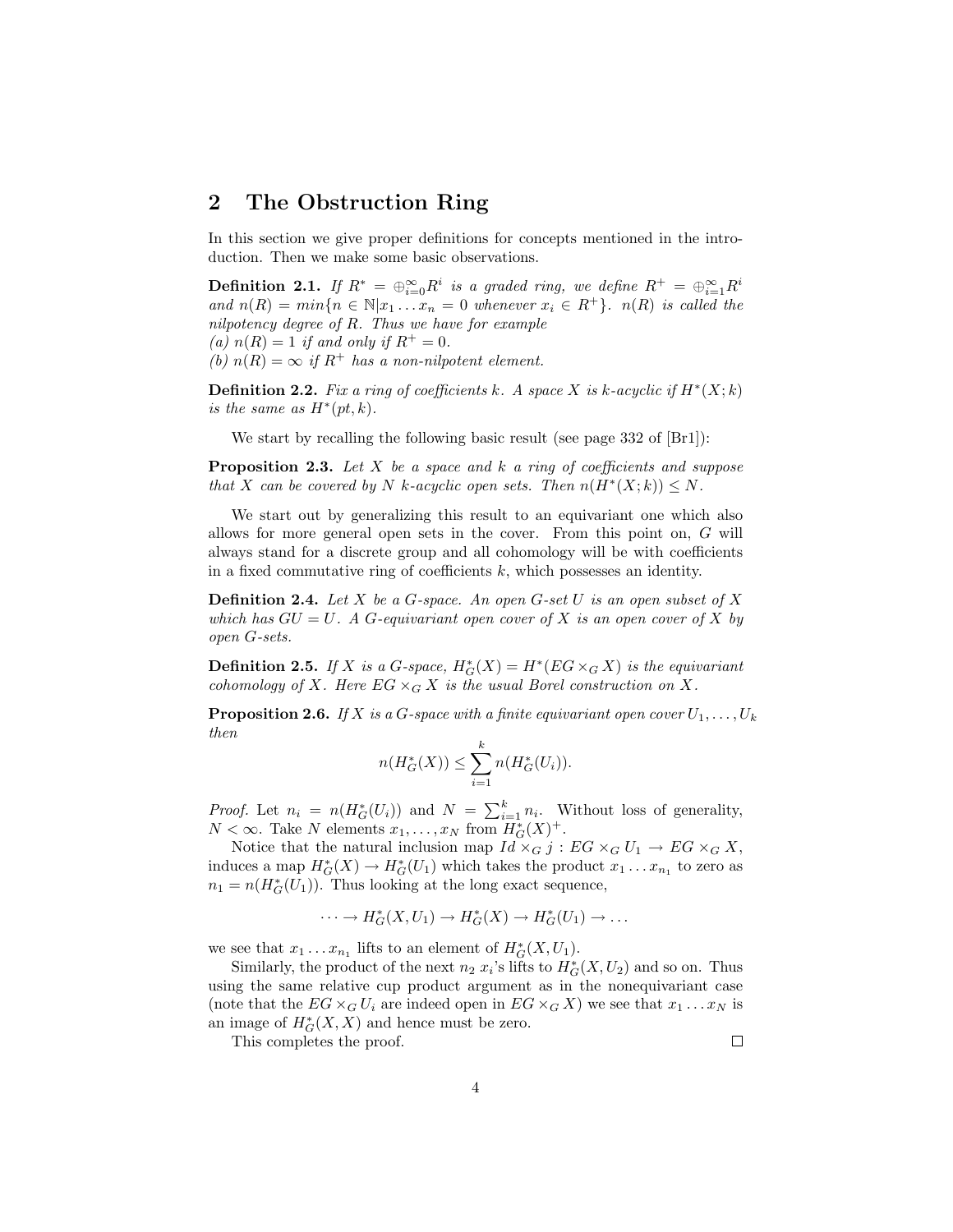Notice that if one sets  $G = 1$  in Proposition 2.6, one recovers Proposition 2.3. We will now proceed to extract a more useable version of Proposition 2.6.

**Definition 2.7.** If X is a G-space, and  $\pi$ :  $EG \times_G X \rightarrow BG$  is the canonical projection of the Borel construction, then we define the K-ideal of  $X$ , denoted  $K_G(X)$ , to be the kernel of  $\pi^*: H^*(G) \to H^*_G(X)$ . Notice  $K_G(X)$  is in particular a graded ring (without identity).

**Remark 2.8.** Notice if X is a G-space where  $X^G = \{x \in X \mid gx = x, \forall g \in G\}$  is nonempty, then  $\pi : E\ddot{G} \times_G X \to \dot{BG}$  has a section given by mapping  $[y] \to (y, x_0)$ where  $x_0$  is a fixed point from  $X^G$ . Thus  $\pi^*$  is injective and the K-ideal  $K_G(X)$ is zero.

Recall that, if X is a G-space and  $x_0 \in X$  then the isotropy group at  $x_0$ ,  $G_{x_0}$  is defined as  $G_{x_0} = \{g \in G \mid gx_0 = x_0\}$ . The elements of the collection of subgroups  $\{G_x \mid x \in X\}$  are referred to as the isotropy groups of X. An isotropy subgroup  $G_x$  of X is called a maximal isotropy subgroup of X if it is maximal under inclusion in the collection of all isotropy subgroups of X.

**Definition 2.9.** If X is a G-space, the isotropy ideal of X, denoted  $I_G(X)$ , is defined to be the kernel of

$$
i^*: H^*(G) \to \prod H^*(G_i)
$$

where the product ranges over all the isotropy groups  $G_i$  of X and the map i<sup>\*</sup> is induced by restriction.

Notice that if we had formed the product only over a set of G-conjugacy representatives of the maximal isotropy subgroups of  $X$ , the kernel of  $i^*$  would be unchanged. Also notice that if  $X^G \neq \emptyset$ , then G is itself an isotropy group and hence  $i^*$  is injective and  $I_G(X) = 0$ .

**Proposition 2.10.** If X is a G-space,  $K_G(X) \subseteq I_G(X)$ .

*Proof.* Fix an isotropy group  $G_0$ , thus there is some point  $x_0 \in X$  with  $G_0x_0 =$  $x_0$ . Notice we can take  $EG$  as  $EG_0$  by just restricting the G action to  $G_0$ . Then one has

$$
EG \times_{G_0} x_0 \to EG \times_{G_0} X \to EG \times_G X \stackrel{\pi}{\to} BG.
$$

Notice that  $EG \times_{G_0} x_0 = BG_0$  and the composite map is just  $Bi : BG_0 \rightarrow$ BG where i is the inclusion homomorphism  $i: G_0 \to G$ . Since  $\pi$  appears in the composition, it follows immediately that the K-ideal  $K_G(X)$  lies in the kernel of  $Bi^* : H^*(G) \to H^*(G_0)$ . Since this is true for all isotropy groups  $G_0$ , the lemma follows.  $\Box$ 

**Definition 2.11.** If  $\mathfrak{A}$  is a collection of subgroups of G such that the restriction

$$
i^*: H^*(G) \to \prod_{H \in \mathfrak{A}} H^*(H)
$$

is injective, we say  $H^*(G)$  is detected on  $\mathfrak{A}$ .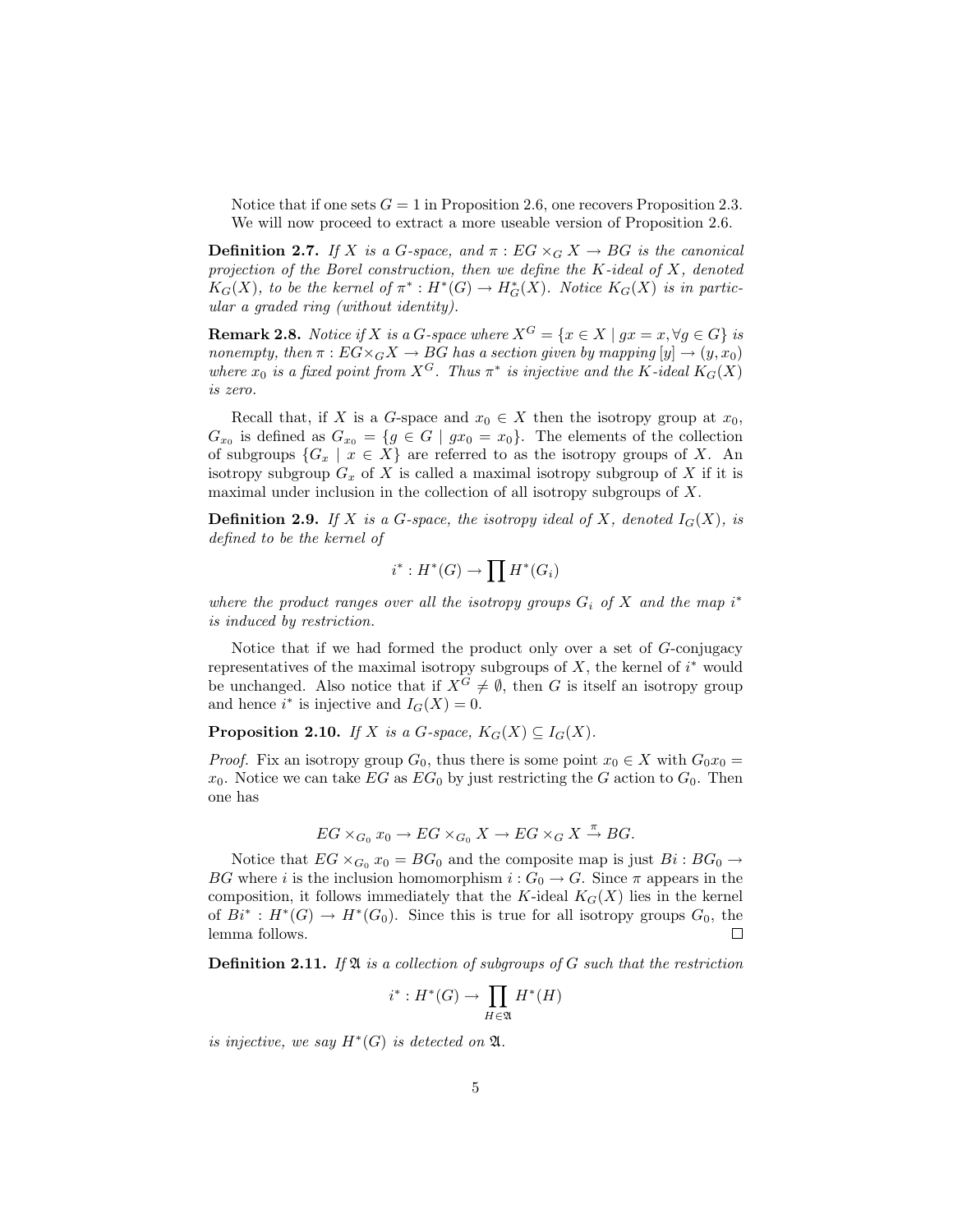Without loss of generality, we will always take our collections to be closed under taking subgroups and conjugates. Notice that this does not affect the question of whether  $H^*(G)$  is detected on the collection or not.

**Definition 2.12.** If  $\mathfrak A$  and  $\mathfrak B$  are two collections of subgroups of G, we say  $\mathfrak A$ contains  $\mathfrak{B}$  if  $\mathfrak{B} \subseteq \mathfrak{A}$ .

The following corollary is immediate:

**Corollary 2.13.** Let G be a group and  $\mathfrak A$  be a collection of subgroups on which  $H^*(G)$  is detected. Then for any G-space X whose isotropy groups contain  $\mathfrak{A},$ one has  $K_G(X) = 0$ , i.e.,  $\pi^* : H^*(G) \to H^*_G(X)$  is injective.

Conversely, if X is a G-space whose K-ideal is nonzero, then  $H^*(G)$  is not detected on the isotropy subgroups of X.

**Definition 2.14.** Let G be a group and  $\mathfrak{M}$  be the collection of all proper subgroups of G, then the kernel of the restriction

$$
i^*: H^*(G) \to \prod_{H \in \mathfrak{M}} H^*(H)
$$

is called the essential cohomology of  $G$  and is denoted  $ess(G)$ .

**Corollary 2.15.** If G is a group with  $ess(G) = 0$  (for example if  $char(\mathbb{F}) = p$ and  $G$  is not a p-group) then every  $G$ -space  $X$  whose isotropy groups contain M, has zero K-ideal.

**Definition 2.16.** For any G-space X, we define the obstruction ring  $O_G(X)$ , to be the quotient graded ring  $I_G(X)/K_G(X)$ . Notice in fact,  $O_G(X)$  inherits a  $graded H<sup>*</sup>(G)-module structure.$ 

#### 2.1 G-CW-complexes

Let  $X$  be a  $CW$ -complex with cellular  $G$ -action. Suppose further that the  $G$ action permutes the cells of X, and if  $g \in G$  fixes a cell setwise, it also fixes it pointwise. We will refer to this type of action as an admissible action. Note that the G action on a G-CW-complex obviously satisfies this condition, and conversely for any CW-complex with an admissible action we can find a G-CWcomplex cell decomposition.

Now let  $X$  be a simplicial complex with a simplicial  $G$ -action. This means that the action of each element  $g$  induces a simplicial map on  $X$ . As before we call a simplicial action *admissible* if it has the property that if  $q \in G$  fixes a simplex, it also fixes all its vertices.

Recall that any simplicial complex can be made into an admissible one by taking its barycentric subdivision. Note that an admissible simplicial complex is also an admissible CW-complex.

Also recall that, by Illman's Theorem, for any smooth action of a finite group  $G$  on a smooth manifold  $X$ , one can triangulate  $X$  to get an admissible simplicial action.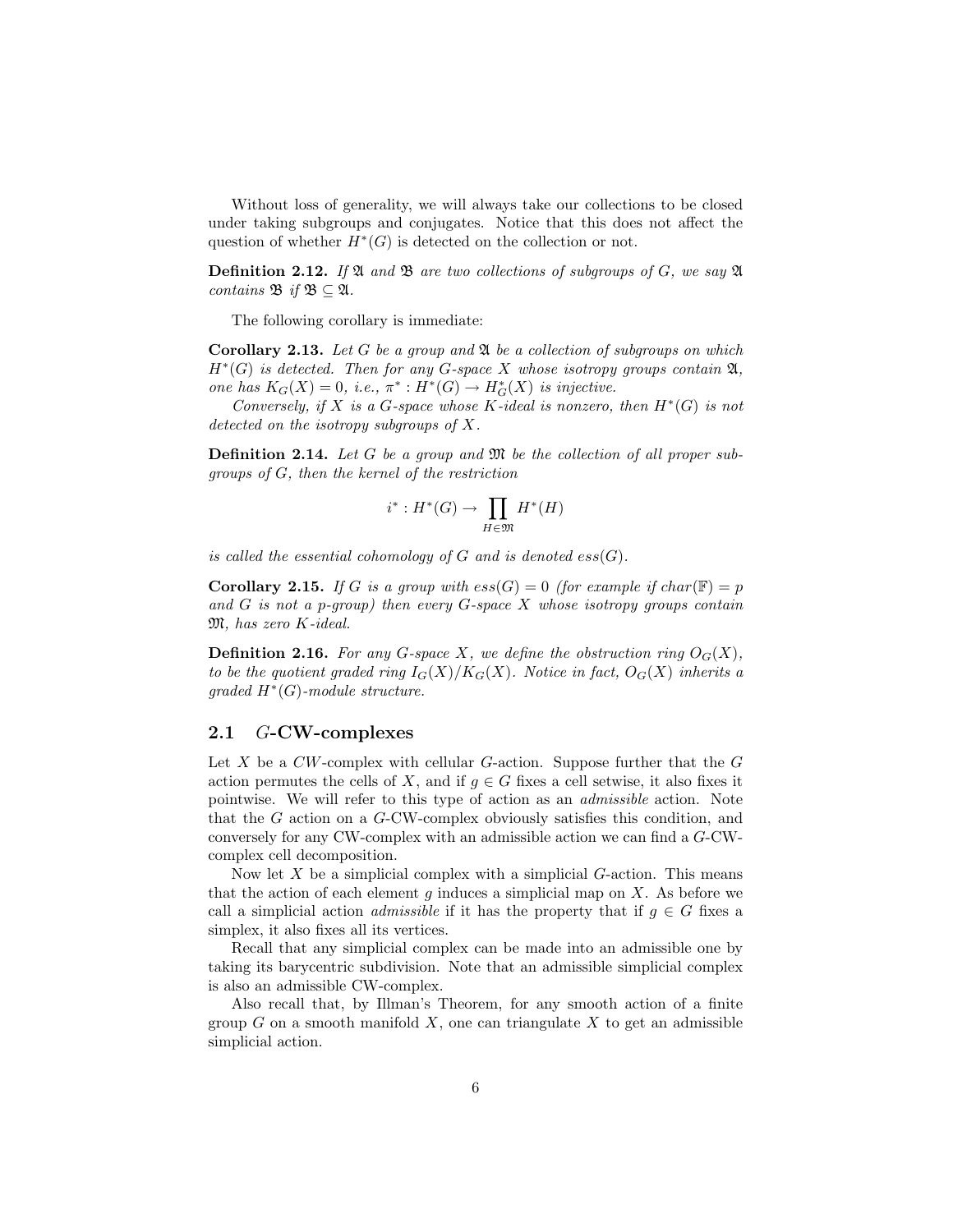For a complete account of these results we refer the reader to a book on this subject by Allday and Puppe [AlPu].

Remark 2.17. For our purposes admissible G-actions are enough, but we want to remark that these type of actions in general don't satisfy  $|X|/G = |X/G|$ , where  $|X|$  denotes the realization of the simplicial complex X. Bredon (pg 116) in  $[Br2]$ ), calls a simplicial action regular if it satisfies the following property for every subgroup  $H \subset G$ : If  $h_0, ..., h_n$  are elements of H and  $(v_0, ..., v_n)$  and  $(h_0v_0, ..., h_nv_n)$  are both simplices of X, then there exists an element  $h \in H$ such that  $hv_i = h_i v_i$  for all i. A regular action clearly satisfies the above orbit property. It is well known that taking the barycentric subdivision of an admissible complex makes it regular.

# 3 Nilpotency Degree of  $O_G(X)$

In this section we will prove that the nilpotency degree of  $O_G(X)$  is less than or equal to  $dim(X) + 1$  under reasonable conditions on X. We start by defining two sequences of ideals that extend the definition of  $K_G(X)$  and  $I_G(X)$  in the case that  $X$  is a  $G$ -CW-complex.

Let X be a G-CW-complex. Let  $X^{(n)}$  denote the *n*-skeleton. Then the inclusion  $i: X^{(n)} \to X$  is a G-map which induces a map  $EG \times_G X^{(n)} \to Y$  $EG \times_G X$ . Using this map, it is easy to see that  $K_G(X) \subseteq K_G(X^{(n)})$ . In general, if  $\dim(X) = N$ , we have a sequence of nested ideals:

$$
K_G(X) = K_G(X^{(N)}) \subseteq K_G(X^{(N-1)}) \subseteq \cdots \subseteq K_G(X^{(1)}) \subseteq K_G(X^{(0)}) = I_G(X).
$$

Here the last identity  $K_G(X^{(0)}) = I_G(X)$  can be obtained by considering the spectral sequence for  $H^*(EG \times_G X^{(0)})$  which collapses at the  $E_2^{*,*}$  term since it is concentrated on the row  $q = 0$ . Since  $X^0 = \sqcup_{i \in I} G/G_i$  where the  $G_i$ range over isotropy subgroups, it is easy to check using Shapiro's lemma, that range over isotropy subgroups, it is easy to check us  $H^*(EG \times_G X^{(0)}) = \prod_{i \in I} H^*(G_i)$ , and that the map

$$
H^*(G) \to H^*_G(X^{(0)}) = \prod_{i \in I} H^*(G_i)
$$

is given by restriction. Thus  $K_G(X^{(0)}) = I_G(X)$ . We also need the following definition:

**Definition 3.1.** Let  $X$  be a  $G$ -CW-complex. Let  $Iso(k)$  denote the collection of all isotropy groups of  $k$ -cells of X.

It is easy to see that when X is a G-CW-complex, the collection  $Iso(k)$  is contained in the collection  $Iso(k-1)$  for all  $1 \leq k \leq \dim(X)$ .

Furthermore,  $Iso(0)$  is the collection of all isotropy subgroups of X.

**Definition 3.2.** If X is a G-CW-complex, let  $I_G(X,m)$  denote the ideal of elements of  $H^*(G)$  which restrict to zero in every group in  $Iso(m)$ .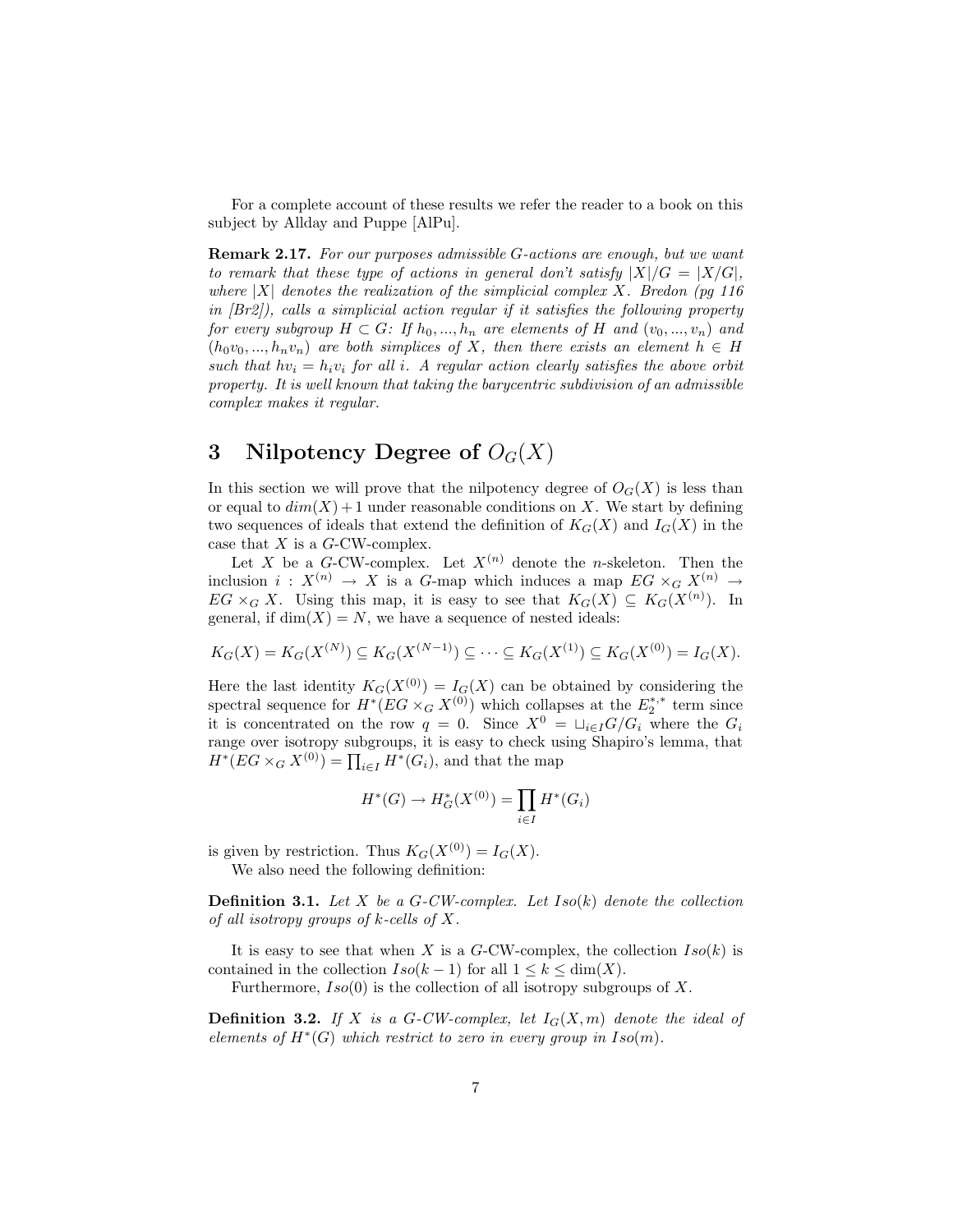Thus  $I_G(X, 0) = I_G(X)$  and we have in general a sequence of nested ideals:

$$
I_G(X) = I_G(X,0) \subseteq I_G(X,1) \subseteq \cdots \subseteq I_G(X,\dim(X)) \subseteq H^*(G).
$$

(We will define by convention,  $I_G(X,m) = H^*(G)$  for  $m > \dim(X)$ .)

We are now ready, to prove one of the main tools of this paper:

**Theorem 3.3.** Let  $X$  be a  $G$ -CW-complex. Then

$$
I_G(X, m)K_G(X^{(k-1)}) \subseteq K_G(X^{(k)})
$$

whenever  $m \leq k$ .

*Proof.* Since  $X^{(k)}$  is a G-CW-complex, we can cover it by two open G-sets:  $U = X^{(k)} - X^{(k-1)}$  and V, where V is an open neighborhood of  $X^{(k-1)}$  in  $X^{(k)}$ which (deformation) retracts to  $X^{(k-1)}$  through radial projections from centers of the k-cells.

Let  $\alpha \in I_G(X,m)$  and  $\beta \in K_G(X^{(k-1)})$  and let  $\bar{\alpha}$  and  $\bar{\beta}$  be their images in  $H^*_{G}(X^{(k)})$ . We need to show  $\bar{\alpha}\bar{\beta}=0$ .

If we look at the long exact sequence for the pair  $(EG \times_G X^{(k)}, EG \times_G V)$ we have:

$$
\cdots \to H^*_{G}(X^{(k)}, V) \to H^*_{G}(X^{(k)}) \xrightarrow{j^*} H^*_{G}(V) \to \dots
$$

and by assumption,  $j^*(\bar{\beta})$  is zero. (Since  $H^*_G(V) = H^*_G(X^{(k-1)})$  naturally.) Thus  $\bar{\beta}$  comes from  $H^*_G(X^{(k)}, V)$ .

Similarly, looking at the long exact sequence for the pair  $(EG \times_G X^{(k)}, EG \times_G$ U), we have  $\bar{\alpha}$  maps to zero in  $H^*_{G}(U) = \bigoplus_{H \in iso(k)} H^*(H)$ . Thus  $\bar{\alpha}$  comes from  $H^*_G(X^{(k)}, U)$ . (Since when  $m \leq k$ , the collection  $iso(k)$  is contained in the collection  $iso(m)$ .)

Thus by the usual relative cup product argument, we see  $\bar{\alpha}\bar{\beta}$  is the image of an element in  $H^*_{G}(X^{(k)}, U \cup V = X^{(k)})$  and hence is zero as required.  $\Box$ 

Thus the proof is complete.

**Corollary 3.4.** Let  $X$  be a finite dimensional  $G$ -CW-complex or a smooth manifold on which G acts smoothly, then  $n(O_G(X)) \leq \dim(X) + 1$ .

Proof. As mentioned before, the case of a smooth action reduces to the case of a  $G$ -CW-complex by Illman's theorem, thus we may assume that  $X$  is a finite dimensional G-CW-complex.

By repeatedly applying the  $m = 0$  case of Theorem 3.3 we get:

$$
I_G(X,0)^{\dim(X)} K_G(X^{(0)}) \subset K_G(X^{(\dim(X))}).
$$

Using that  $K_G(X^{(0)}) = I_G(X) = I_G(X, 0)$ , it then follows that:

$$
I_G(X)^{\dim(X)+1} \subset K_G(X).
$$

Since  $O_G(X) = I_G(X)/K_G(X)$ , the result then follows immediately.

 $\Box$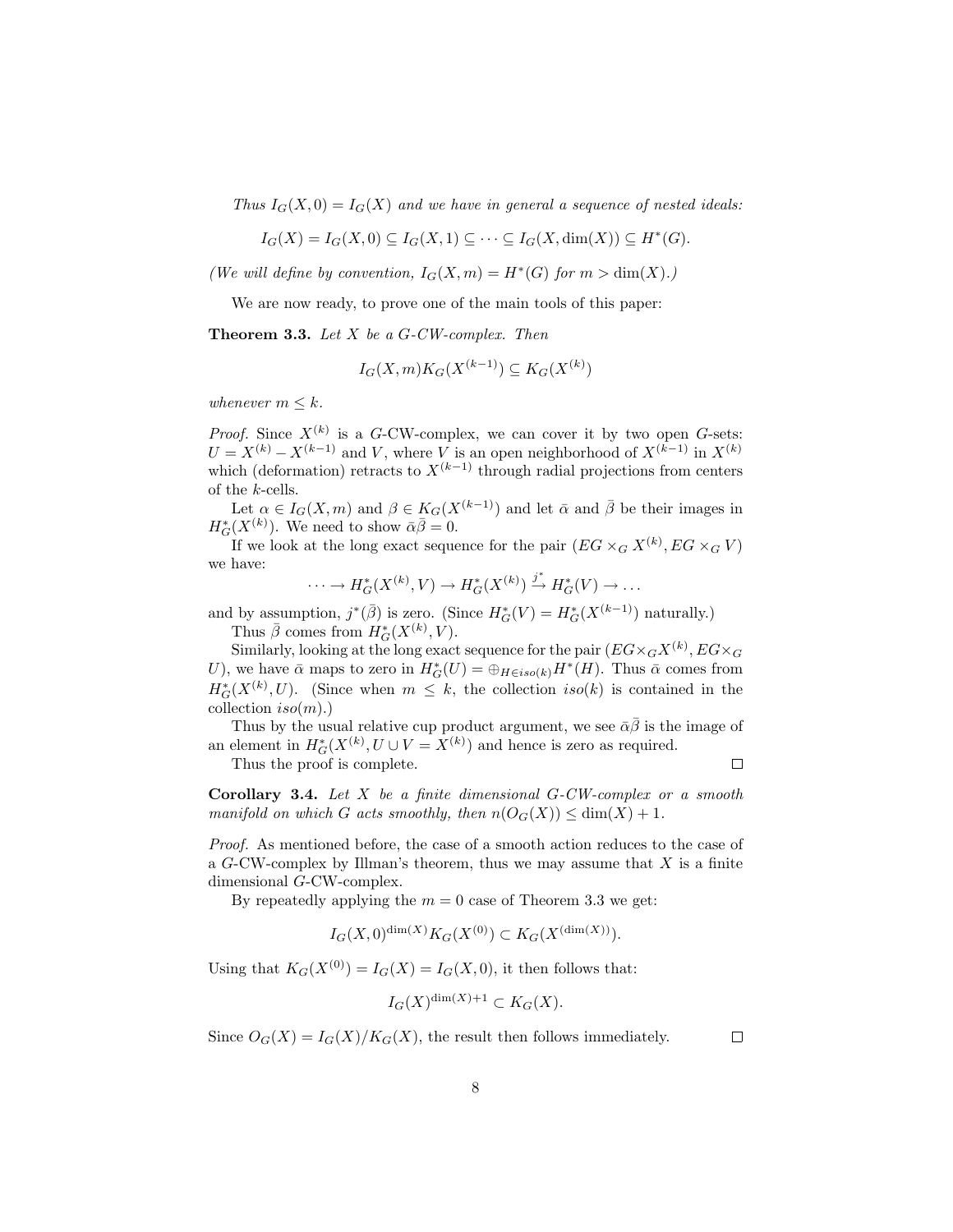The next corollary of Theorem 3.3 is useful when modifying a  $G$ -space  $X$  to one of lower dimension with the same K-ideal, as we will see later in this paper. We will need the following somewhat technical definition:

**Definition 3.5.** If X is a G-space, an element  $\alpha$  is a nonzero divisor modulo  $K_G(X)$ , if whenever we have  $\beta \in H^*(G)$  such that  $\alpha\beta \in K_G(X)$ , then  $\beta \in$  $K_G(X)$ .

**Corollary 3.6.** If  $X$  is a finite dimensional,  $G$ -CW-complex such that for some  $m \leq \dim(X)$ ,  $I_G(X,m)$  contains a nonzero divisor modulo  $K_G(X)$ , then:

$$
K_G(X) = K_G(X^{(m-1)})
$$

and hence

$$
O_G(X) = O_G(X^{(m-1)}).
$$

*Proof.* Since  $I_G(X) = I_G(X^{(m-1)})$  for any m, and  $K_G(X) \subseteq K_G(X^{(m-1)})$  in general, it is enough to show  $K_G(X^{(m-1)}) \subseteq K_G(X)$ .

Suppose not, then there is  $\beta \in K_G(X^{(m-1)}) - K_G(X)$ .

Let  $\alpha$  be a nonzero divisor modulo  $K_G(X)$  in  $I_G(X, m)$ . By Theorem 3.3,  $\alpha^{\dim(X)-m+1}\beta \in K_G(X)$ . However  $\beta \notin K_G(X)$  so this contradicts the fact that  $\alpha$  is a nonzero divisor modulo  $K_G(X)$ , and the proof is complete.  $\Box$ 

In the next section we construct some G-spaces with suitable properties, and use them to prove some classical theorems in the cohomology of groups.

# 4 Applications to Classical Theorems

Let us look at some examples to get some consequences of the machinery that has been developed in the previous section.

Fix a prime p. In this section, all coefficients for cohomology will be  $\mathbb{F}_p$ , the field of  $p$  elements.

#### 4.1 Quillen-Venkov lemma

Now, we will construct a suitable action on a circle which leads to the Quillen-Venkov lemma [QuVe].

Let  $C_p$  denote the cyclic group of order p. It is easy to see that the circle  $S^1$ has a free, smooth  $C_p$ -action. If we view the circle as the unit norm elements in the complex numbers, then multiplication with  $e^{\frac{2\pi i}{p}}$  will be such an action.

Of course since this is a free action,  $I_{C_p}(X) = H^*(C_p)^+$ . It is easy to check that the K-ideal is the principal ideal  $(\beta(e))$  of  $H^*(C_p)$  where e is a generator of  $H^1(C_p)$ . By Corollary 3.4, it follows that  $n(H^*(C_p)^+ / (\beta(e))) \leq 2$  which is of course well-known since one knows  $H^*(C_p)$  explicitly. However we will now modify this example in a minor way to get less trivial facts.

Let G be a group, and  $u : G \to C_p$  a surjective homomorphism. Since  $H^1(G; \mathbb{F}_p) \cong Hom(G; \mathbb{F}_p)$ , u corresponds to a one dimensional class which we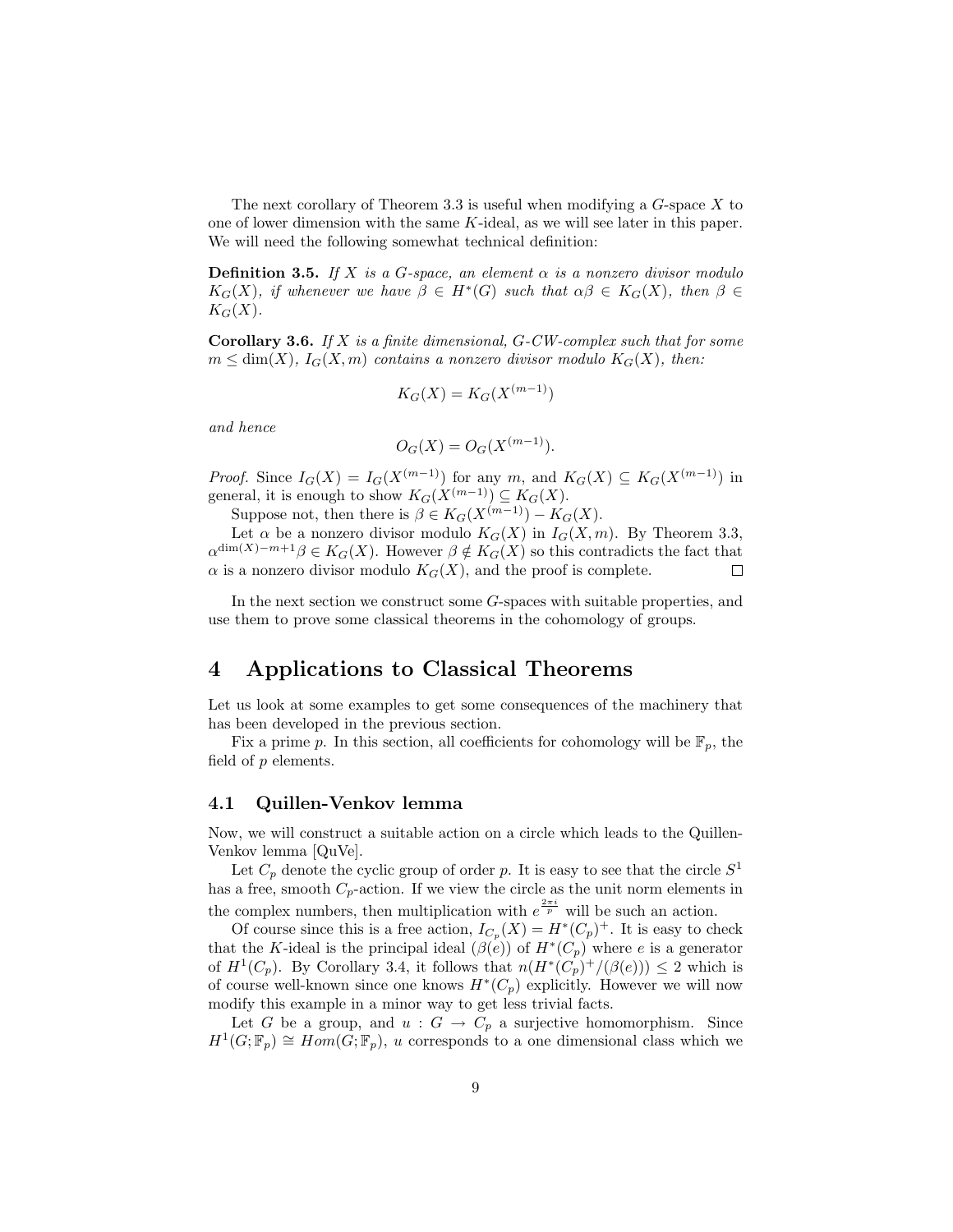also call u. Notice that u is the image of a nonzero class in  $H^1(C_p)$  under the induced map  $u^*: H^*(C_p) \to H^*(G)$ .

Now we can make  $S^1$  a G-space by precomposing the original  $C_p$ -action with the map u.

We conclude  $n(O_G(S^1)) \leq 2$  by Corollary 3.4. Since ker(u) is the only isotropy group for the G-space  $S^1$  we have  $I_G(S^1) = \ker\{H^*(G) \to H^*(Ker(u))\}.$ 

Considering the spectral sequence with  $E_2^{p,q} = H^p(G;H^q(S^1))$  converging to  $H_G^{p+q}(S^1)$ , one sees easily that the K-ideal for the G-space  $S^1$  is a principal ideal generated by a two dimensional class which is called the k-invariant. Since the action is obtained through  $u : G \to C_p$ , the k-invariant of the G action must be the image of the k-invariant of  $C_p$  action under  $u^*: H^*(C_p) \to H^*(G)$ . So, the K-ideal of the G action is  $(\beta(u))$  where  $\beta$  is the Bockstein operation and  $(\beta(u))$  means the principal ideal generated by  $\beta(u)$  in  $H^*(G)$ . Thus we recover the Quillen-Venkov Lemma [QuVe]:

Corollary 4.1 (Quillen-Venkov Lemma). If  $u : G \to C_p$  is a surjective homomorphism, and  $\alpha_1, \alpha_2$  are in the kernel of the restriction

$$
H^*(G) \to H^*(\ker(u)),
$$

then  $\alpha_1\alpha_2 \in (\beta(u))$ .

We will also state an immediate consequence for essential cohomology:

**Corollary 4.2.** Let G be a p-group and our field of coefficients be  $\mathbb{F}_p$ . If  $[G, G] \neq$  $\Phi(G)$ , i.e., the commutator subgroup and the Frattini subgroup do not coincide, then  $ess(G)^2 = 0$ , i.e., the product of any two elements in essential cohomology is zero.

*Proof.* Since  $[G, G] \neq \Phi(G)$ ,  $G_{ab}$  is not an elementary abelian p-group. This means that we can find a surjective homomorphism  $u : G \to C_p$  which factors through the quotient map  $C_{p^2} \to C_p$ .

It follows easily that if we view  $u \in H^1(G)$ , then  $\beta(u) = 0$ . Now if  $\alpha_1, \alpha_2 \in$  $ess(G)$ , then certainly they restrict to zero in  $H^*(\text{ker}(u))$  and so by Corollary 4.1, we have  $\alpha_1 \alpha_2 \in (\beta(u)) = 0$  giving us the result.  $\Box$ 

## 4.2 Quillen's F-injectivity theorem

An important theorem in group cohomology is the F-isomorphism theorem of Quillen [Qu1]. Part of this theorem says in particular that the kernel of restrictions to elementary abelian subgroups is a nilpotent ideal. We prove this statement using a G-space with zero K-ideal and proper isotropy subgroups. Such a  $G$ -space exists for every nonabelian finite group  $G$ , and the example we use was first discovered by Peter Symonds in [S].

**Lemma 4.3.** Let  $G$  be a nonabelian finite group. Then there is a finite  $G$ -space X with  $K_G(X) = 0$  and  $X^G = \emptyset$  and with dimension equal to  $2n - 2$  where n is the complex dimension of the smallest irreducible complex representation of G of dimension greater than one. Thus  $ess(G)^{2n-1} = 0$ .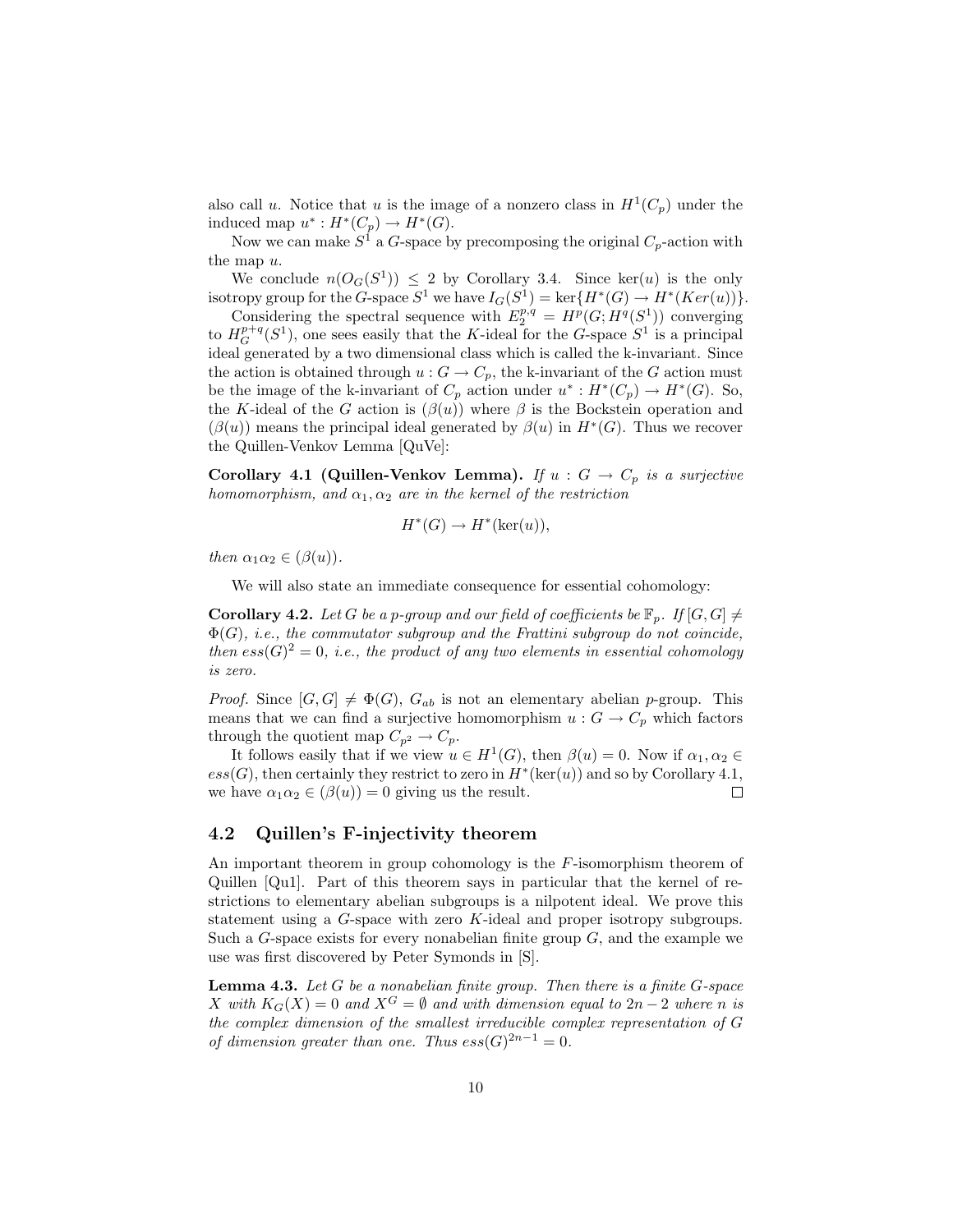*Proof.* Since G is nonabelian, it has an irreducible complex representation  $V$ of dimension  $n \geq 2$ . Let X be the projective space  $\mathbb{P}(V)$ . The action of G on  $H^*(\mathbb{P}(V))$  is trivial as it factors through the connected group  $GL_n(\mathbb{C})$ . Consider the Borel fibration:

$$
X\mathop{\longrightarrow}\limits^{i}EG\times_G X\mathop{\longrightarrow}\limits^{\pi} BG
$$

Since the canonical line bundle  $l$  over  $X$  extends to a line bundle  $l'$  over  $EG \times_G X$ , we have  $c_1(l) = i^* c_1(l')$  where  $c_1$  denotes the first Chern class. This implies that the map  $i^* : H^*_G(X) \to H^*(X)$  is surjective, hence the spectral sequence for equivariant cohomology collapses at the  $E_2$  term. Therefore,  $K_G(X) = 0$ . The fact that  $X^G = \emptyset$  follows since if some line were left invariant under  $G$ , this would provide a 1-dimensional subrepresentation of  $V$  which contradicts irreducibility of V.

The final comment about  $ess(G)$  follows from noting that  $ess(G) \subseteq I_G(X)$ and using Corollary 3.4.  $\Box$ 

**Theorem 4.4 (Quillen [Qu1]).** Let G be a finite group, and let  $\mathcal{E}_p$  denote the set of all elementary abelian p-subgroups in G. Then,

$$
\ker \{ \operatorname{res} : H^*(G) \to \prod_{E \in \mathcal{E}_p} H^*(E) \}
$$

is a nilpotent ideal. (Recall that a nilpotent ideal is an ideal which has finite nilpotency degree as a graded ring).

*Proof.* Without loss of generality, assume  $G$  is a p-group. First let us also assume G is not abelian. Then, by lemma 4.3, there is a finite  $G$ -space X with  $K$ -ideal zero, and with proper isotropy subgroups. Using corollary 3.4, we can conclude that the ideal

$$
\ker \{ \operatorname{res} : H^*(G) \to \prod_{H < G} H^*(H) \}
$$

is nilpotent. So, by induction the result will follow once we show abelian groups also satisfy the theorem. If  $G$  is abelian but not elementary abelian, then we can find a homomorphism  $u : G \to C_p$  which is surjective and factors through  $C_{p^2}$ . Note  $\beta(u) = 0$ , thus by corollary 4.1, we conclude the restriction  $H^*(G) \to$  $H^*(\text{ker}(u))$  has kernel with finite nilpotency degree, thus proving the theorem by a simple induction.  $\Box$ 

In the literature there are some other elementary proofs of Quillen's Finjectivity theorem. One of them is again due to Quillen and Venkov which uses the Quillen-Venkov lemma and Serre's theorem on the vanishing of products of Bocksteins (see [Se] or [B] for the statement). Another one is a recent proof given by Jon F. Carlson [Ca], but this proof also uses Serre's theorem. We remark here that we do not assume Serre's theorem in any stage of the proof. Since this theorem easily follows from Quillen's F-injectivity theorem, we obtain another proof of Serre's theorem [Se]: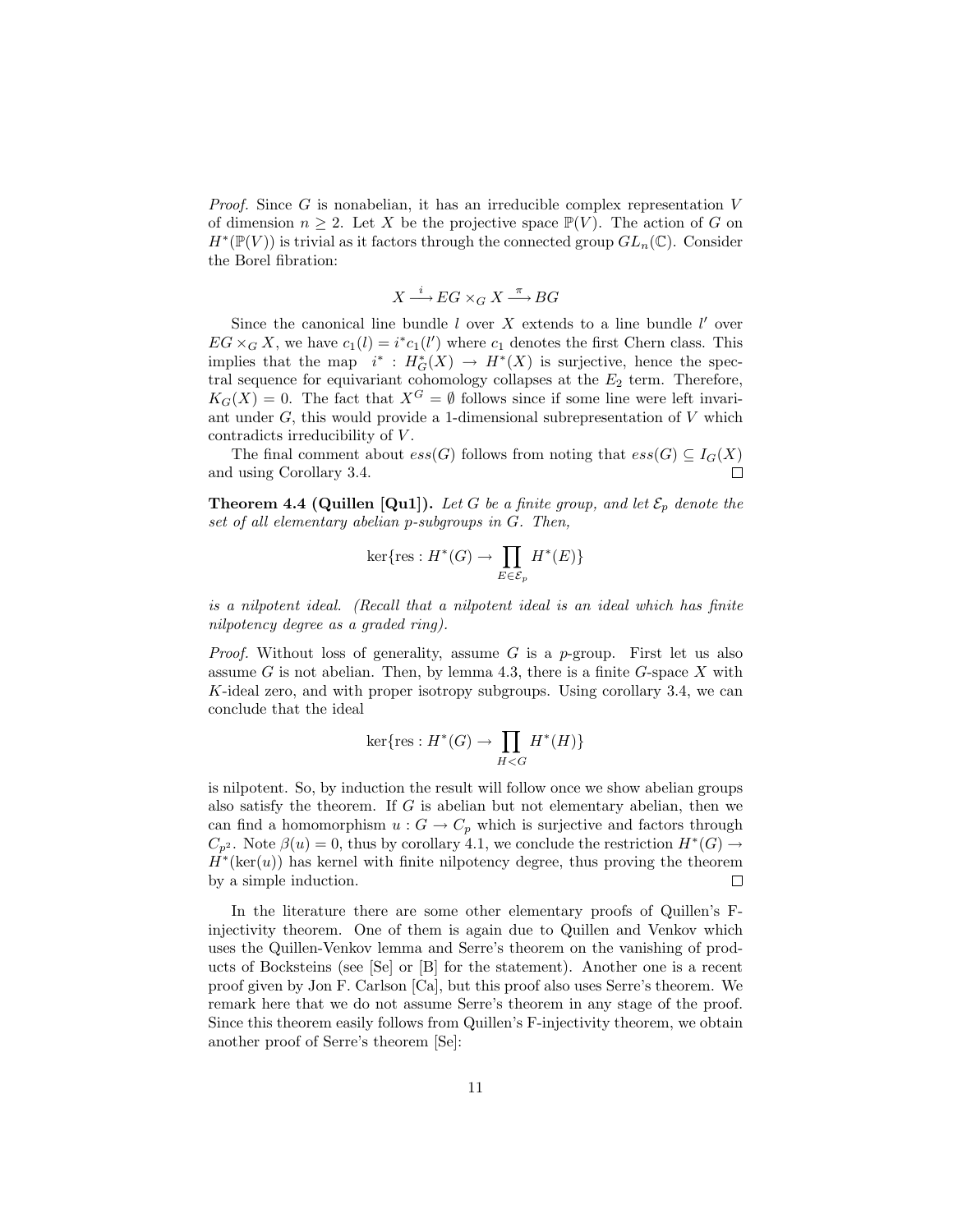**Theorem 4.5 (Serre).** If G is a p-group which is not elementary abelian, then there exist non-zero elements  $u_1, u_2, \ldots, u_m \in H^1(G)$  such that

$$
u_1 u_2 \cdots u_m = 0 \quad \text{if} \quad p = 2,
$$
  

$$
\beta(u_1)\beta(u_2)\cdots\beta(u_m) = 0 \quad \text{if} \quad p > 2.
$$

*Proof.* Let  $\alpha$  be the product of  $\beta(u)$  for all nonzero elements in  $u \in H^1(G)$ . It is clear that  $\alpha$  will restrict to zero on all proper subgroups. Since G is not elementary abelian,  $\alpha$  will lie in the kernel of the map

$$
\ker \{ \operatorname{res} : H^*(G) \to \prod_{E \in \mathcal{E}_p} H^*(E) \}.
$$

By Theorem 4.4,  $(\alpha)^n$  will be zero for some n. Hence the theorem follows. (For  $p = 2$  notice that  $\beta(u) = u^2$ .  $\Box$ 

## 4.3 Localization Theorem

In the introduction we introduced our main result as a generalization of a well known localization result. To justify this point of view, we prove here that this result follows from the main theorem:

**Theorem 4.6.** Let  $G$  be an elementary abelian p-group and  $X$  a finite dimensional G-CW-complex. Then, the G action on X has a fixed point  $(X^G \neq \emptyset)$  if and only if the map  $H^*_{G}(pt) \to H^*_{G}(X)$  is injective.

*Proof.* It is clear that if X has fixed point then  $K_G(X) = \text{Ker}\lbrace H^*(pt) \rightarrow$  $H_G^*(X)$  is zero. Conversely, assume that  $K_G(X) = 0$ . Then by corollary 3.4, we have  $[I_G(X)]^{\dim(X)+1} = 0$ . If X has no fixed points, then  $ess(G) \subseteq I_G(X)$ and so  $I_G(X)$  will include the product of Bocksteins of all nonzero one dimensional classes. But, Bocksteins of one dimensional classes generate a polynomial subalgebra in the cohomology of G. This contradicts the fact that  $[I_G(X)]^{\dim(X)+1} = 0$ . Hence G must fix a point in X.  $\Box$ 

# 5 Further Applications

#### 5.1 Generalizations of the Quillen-Venkov lemma

In the proof of the Quillen-Venkov lemma, we used a linear action on a circle with isotropy subgroup equal to a maximal subgroup  $H$ . We can easily generalize that argument to any linear action on a sphere. In particular, if we take the representations which are induced from a one dimensional linear representation of a subgroup  $K$ , then we get the following generalization of the Quillen-Venkov lemma:

**Theorem 5.1.** Let K, L be subgroups of G such that  $|K : L| = p$  and let  $x_L \in$  $H^1(K)$  be a one dimensional class such that  $\ker(x_L) = L$ . If  $u_1, ..., u_{2|G:K|} \in$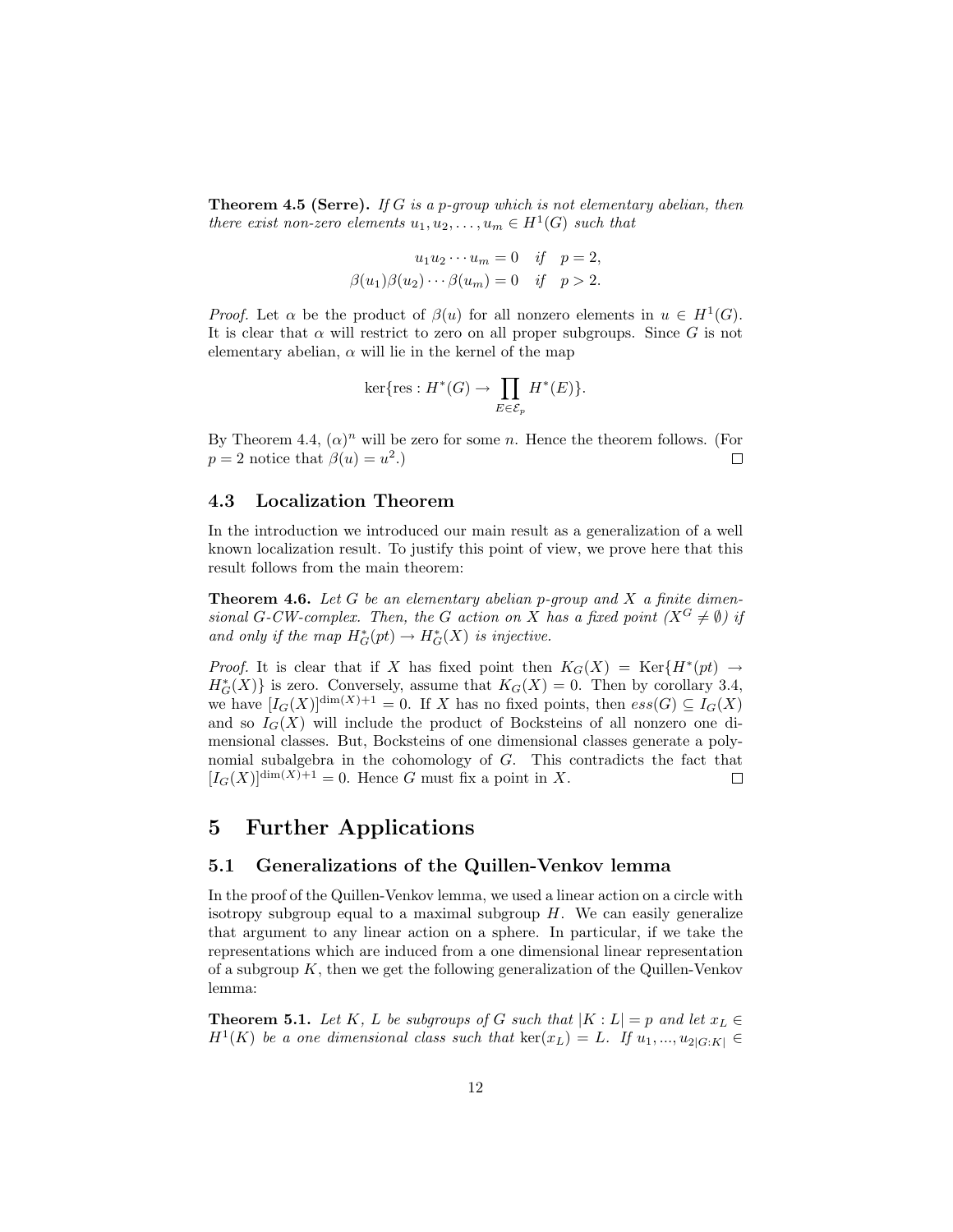$H^*(G)$  such that  $\operatorname{res}_H^G u_i = 0$  for every  $H \subseteq G$  which satisfies  $H^g \cap K \subseteq L$  for  $B^+(G)$  such that  $\text{res}_{H}^{G} u_i = 0$  for every  $H \subseteq G$  which satisfies  $H^g \cap K \subseteq L$  for some  $g \in G$ , then  $u_1 \cdots u_{2|G:K|} \in (\mathcal{N}_{K}^G(\beta(x_L)))$  where  $\mathcal N$  is the Evens norm map.

*Proof.* Let  $V_L$  be a one dimensional, complex representation of  $K$  with kernel L. Let  $V = \text{ind}_{K}^{G}V_{L}$ , and  $X = S(V)$ , the unit sphere of the underlying  $2|G:K|$ dimensional Euclidean space. The Euler class  $e(X)$  of the spherical fibration  $X \to EG \times_G X \to BG$  is exactly  $\mathcal{N}_K^G(\beta(x_L))$ , and  $K_G(X)$  is the ideal generated by the euler class. Also observe that the isotropy subgroups of the G-space X are exactly the subgroups  $H \subseteq G$  such that  $H^g \cap K \subseteq L$  for some  $g \in G$ . So, an element  $u \in H^*(G)$  that satisfies the conditions of the theorem will lie in  $I_G(X)$ . By Corollary 3.4, the obstruction group  $O_G(X) = I_G(X)/K_G(X)$ has nilpotency degree less than or equal  $\dim(X) + 1 = 2|G:K|$ . The theorem follows.  $\Box$ 

We can also generalize Quillen-Venkov lemma in another way: Notice for a group G, if V is a subspace of  $H^1(G; \mathbb{F}_p)$ , then V corresponds to a normal subgroup of G containing  $[G, G]$  once we identify  $H^1(G; \mathbb{F}_p) = Hom(G, \mathbb{F}_p)$ . Let us call this corresponding normal subgroup  $G_V$ , it is defined as

$$
G_V = \cap_{f \in V} \ker(f).
$$

Notice if G is a p-group and we use  $V = H^1(G; \mathbb{F}_p)$  then  $G_V = Frat(G)$ , the Frattini subgroup.

**Proposition 5.2.** If G is a group, and we use  $\mathbb{F}_p$  coefficients, then if V is a subspace of  $H^1(G)$  contained in the kernel of the Bockstein, and

$$
I_V = \ker\{i^* : H^*(G) \to H^*(G_V)\}
$$

then  $n(I_V) \leq \dim(V) + 1$ .

*Proof.* Let  $d = \dim(V)$  and consider the free action of an elementary abelian  $p$ -group E of rank d on a d-torus T formed by taking a product action using the actions of cyclic groups of order  $p$  on the circle discussed before. Notice of course this action induces a trivial action on  $H^*(T)$ . Recall

$$
H^*(E) = \wedge^*(x_1, \dots, x_d) \otimes \mathbb{F}_p[\beta(x_1), \dots, \beta(x_d)]
$$

for p odd and for  $p = 2$  is a polynomial algebra on the  $x_i$ . In the spectral sequence for  $H_E^*(T)$ , with appropriate choice of basis  $\{x_1, \ldots, x_n\}$ for  $H^1(E)$ , the generators of  $H^1(T) = E_2^{0,1}$  transgress to the  $\beta(x_i)$ .

Now consider the G-space T where we make G act via  $E = G/G_V$ . Notice in fact that  $E$  indeed has rank dim(V). Comparing the spectral sequence for  $H^*_G(T)$  with that for  $H^*_E(T)$  discussed above, we see that  $d_2(E_2^{0,1}) = 0$  by our assumption that V lied inside the kernel of the Bockstein. Since  $H^*(T)$ is generated by its 1-dimensional classes, we conclude that  $d_2 = 0$  and in fact  $E_2 = E_{\infty}$ . Thus  $K_G(T) = 0$ . On the other hand, it is obvious that the unique isotropy group for the G-space T is  $G_V$  and so  $I_G(T) = I_V$ . Since  $\dim(T) = d = \dim(V)$ , the result follows from Corollary 3.4.  $\Box$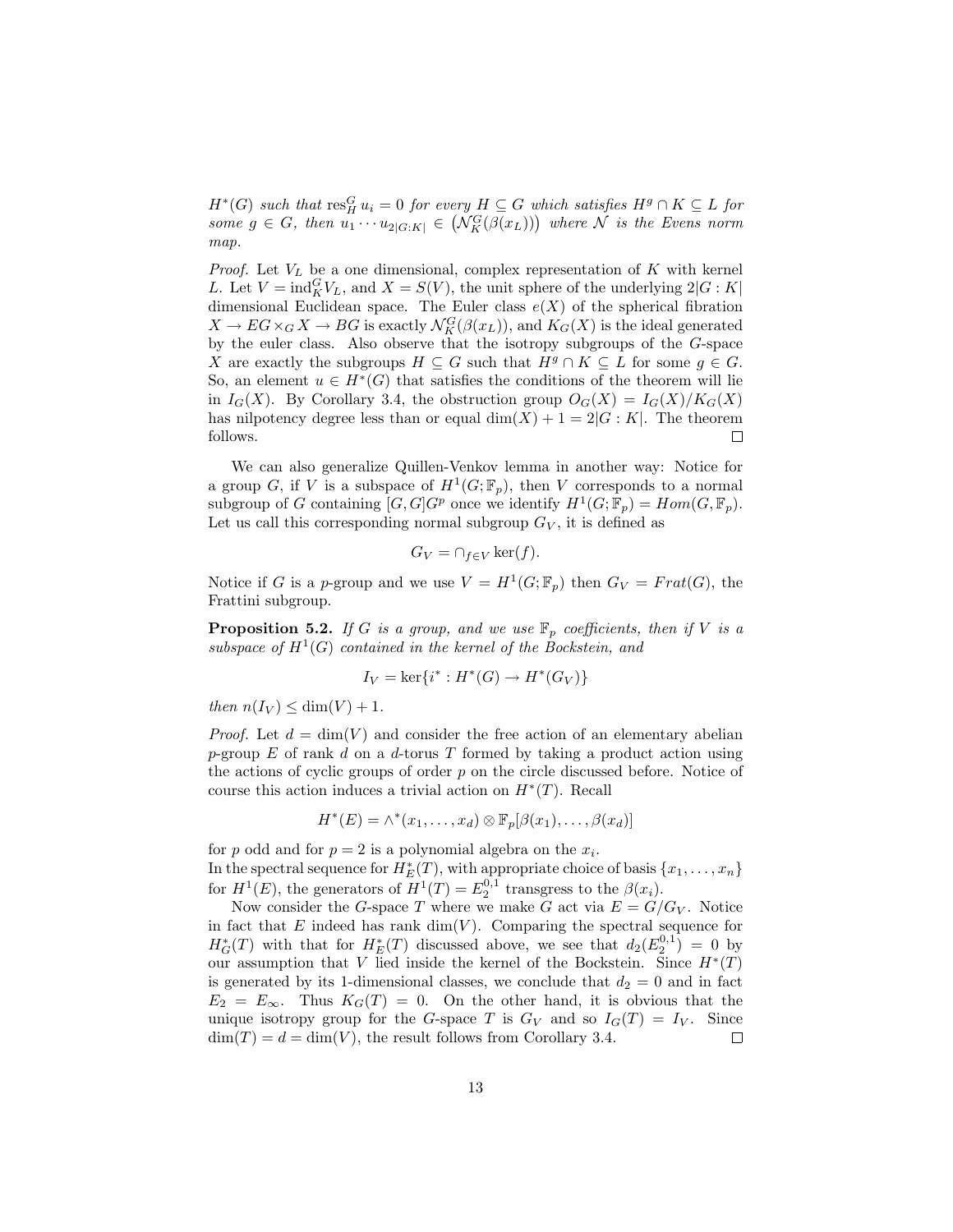## 5.2 Applications to Infinite Groups

We now give some examples for the cohomology of infinite groups. The first proposition follows easily by a relative cup product argument but we provide a proof from the perspective of this paper for variety:

**Proposition 5.3.** Let  $G = G_1 *_{H} G_2$  be an amalgamated product, where the amalgamation maps  $H \to G_1$  and  $H \to G_2$  are injective. Then if

$$
B = \ker\{i^* : H^*(G) \to H^*(G_1) \oplus H^*(G_2)\}
$$

then  $B^2 = 0$ . (Note B consists of boundary classes coming from  $H^*(H)$  in the associated Mayer-Vietoris sequence for the amalgamated product.)

*Proof.* It is known that G acts on a tree X such that the maximal isotropy groups are exactly the conjugates of  $G_1$  and  $G_2$  (see [Bn], page 52-54.)

Thus  $I_G(X) = B$  and  $K_G(X) = 0$  as X is contractible. Since X has dimension one, Corollary 3.4 now gives the result.  $\Box$ 

**Theorem 5.4 (Quillen).** Let  $\Gamma$  be a group of finite virtual cohomological dimension (vcd.) Then if  $\mathfrak F$  is the collection of finite subgroups of  $\Gamma$  and  $I_{\mathfrak F}$  is the kernel of the restriction

$$
i^*: H^*(\Gamma) \to \prod_{G \in \mathfrak{F}} H^*(G)
$$

then  $I_{\mathfrak{F}}^{n+1} = 0$  where if  $\Gamma'$  is a torsion-free subgroup of  $\Gamma$  of finite index, we can take  $n = |\Gamma : \Gamma'| vcd(\Gamma)$ .

*Proof.* For a group Γ of finite vcd, one can construct an acyclic Γ-CW complex X of dimension n as stated above, on which  $\Gamma$  acts with finite isotropy groups (see [Bn], Pg 190-191 and Exercise 3 on pg 209.)

Then  $I_{\mathfrak{F}} \subseteq I_G(X)$  and  $K_G(X) = 0$  (as X is acyclic) so the result follows from Corollary 3.4.

Incidentally, the word acyclic can be replaced with contractible in the above proof as long as  $vcd(\Gamma) \neq 2$  Whether this can be done in general is open and would follow from the Eilenberg-Ganea conjecture which states that if  $cd(H) = 2$ then there is a 2-dimensional  $K(H, 1)$ . (see [Bn], Pg 205-206.)  $\Box$ 

## 5.3 Detection for extraspecial 2-groups

In this section, coefficients for cohomology will be the field of order 2.

Let  $G$  be an extraspecial 2-group. For simplicity let us assume that  $G$  is of real type with nondegenerate form. In other words, let  $G$  be the *n*-fold central product of dihedral groups of order 8.

We will now look at a suitable real representation V of dimension  $2<sup>n</sup>$  for G, in order to show that the cohomology of  $G$  is detected on its elementary abelian subgroups, which is a result due to Quillen [Qu2].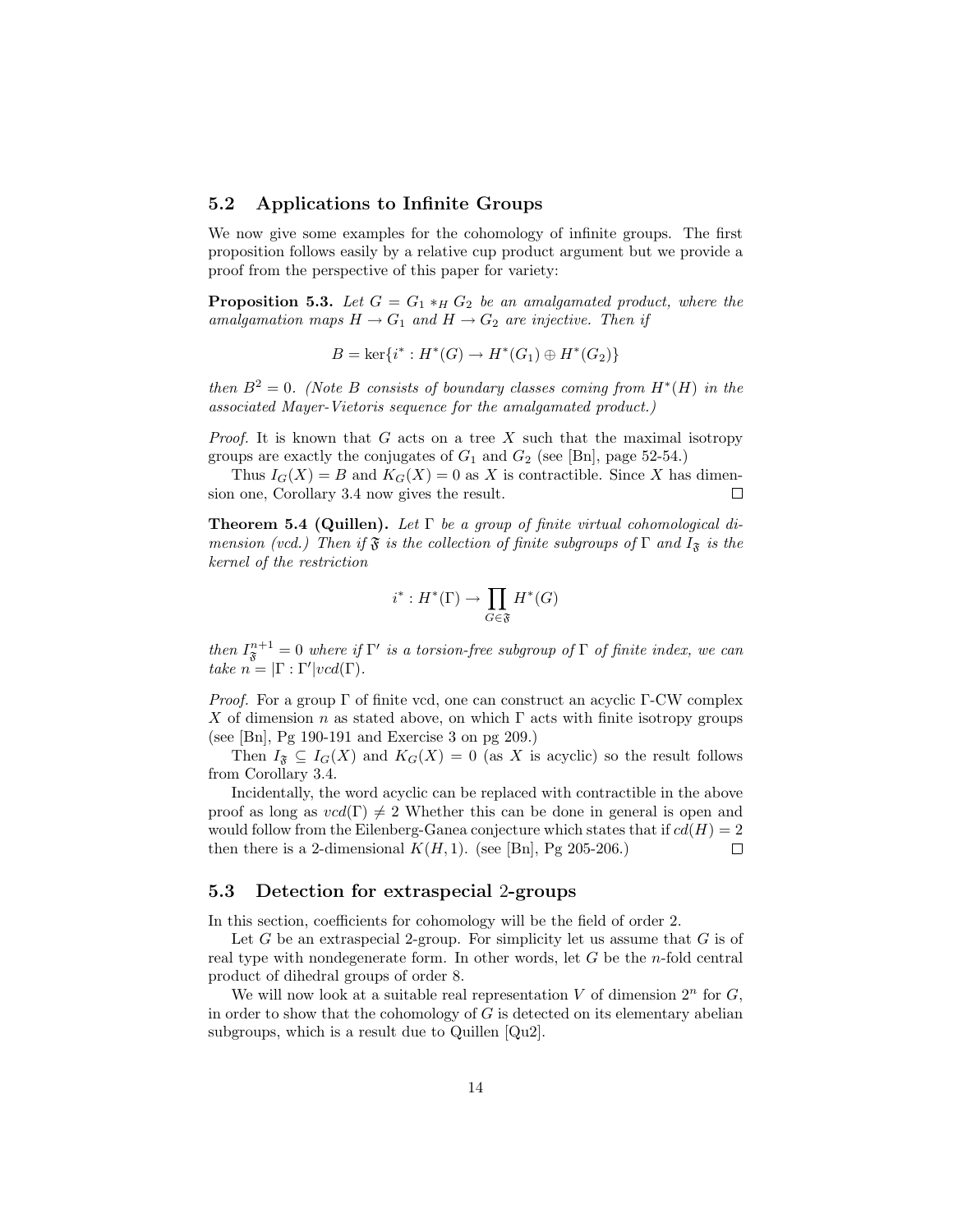Let  $\{a_1, ..., a_n, b_1, ..., b_n\}$  be generators for  $G = D_8 * \cdots * D_8$  such that  $\{a(i), b(i)\}$ are generators of the ith term in the central product satisfying the relations  $a_i^2 = b_i^2 = 1$  and  $[a(i), b(i)] = c$ , where c is the central element. Let A be the elementary abelian subgroup generated by the  $a_i$ 's, similarly let  $B$  be the elementary abelian subgroup generated by the  $b_i$ 's. Also let us denote the central subgroup by  $C$ .

Consider the one dimensional representation  $C \to GL_1(\mathbb{R}) = \mathbb{R} - 0$  which takes the element c to  $-1$ . Through the projection  $A \times C \to C$ , this gives us a one dimensional real  $A \times C$  module, say W. When we induce W to G, we obtain a  $|G : A \times C| = |B| = 2^n$  dimensional real G module V.

Notice that

$$
V = W \otimes_{\mathbb{R}[A \times C]} \mathbb{R}G.
$$

If w is a nonzero element of W, then we can choose a basis of the form  $\{w \otimes b | b \in$ B} for V. (Let us denote  $\hat{b} = w \otimes b$  for convenience.)

In other words, we choose as a set of coset representatives for  $A \times C$  in G, the elements of B.

The action on  $V$  is defined by right multiplication, so  $B$  acts via a permutation of our chosen basis. And A acts as:

$$
(\hat{b})a = (w \otimes b)a = [b, a]w \otimes b = \pm \hat{b}
$$

where the sign is + if  $a$  commutes with  $b$  and  $-$  if  $a$  does not commute with  $b$ . Finally,  $C$  acts as

$$
(\hat{b})c = (w \otimes b)c = -(w \otimes b) = -\hat{b}
$$

Since  $G$  is generated by  $A$  and  $B$ , this explains how  $G$  acts on  $V$ . Notice that V is a signed permutation module for G.

We will now look at the associated projective space  $\mathbb{P}(V)$ . This is a Gspace with  $K_G(\mathbb{P}(V)) = 0$ . (This follows from the same argument as used in Lemma 4.3 where Stiefel-Whitney classes are used instead of Chern classes.)

We will now describe a G-CW structure on  $\mathbb{P}(V)$  and analyze its isotropy groups.

**Lemma 5.5.** There is a G-CW structure on  $\mathbb{P}(V)$  such that all isotropy subgroups are elementary abelian, and isotropy subgroups of cells with positive dimension have rank strictly less than the rank of the group.

*Proof.* Since V is a  $2^n$ -dimensional Euclidean space, the unit sphere in V, denoted by  $S(V)$ , is a  $2<sup>n</sup> - 1$  dimensional sphere with G action.

Notice that the central subgroup  $C$  acts as the antipodal map, and hence freely. Thus, the isotropy subgroups of the G action on  $S(V)$  cannot include C. This implies that all the isotropy subgroups are elementary abelian and of rank strictly less than the rank of G.

Once we projectivize  $S(V)$ , we get  $\mathbb{P}(V)$  and C acts trivially on  $\mathbb{P}(V)$ . Now if  $x \in S(V)$ ,  $g \in G$  with  $g \cdot x = -x$ , then  $cg \cdot x = x$  and  $cg$  is in the isotropy subgroup of the point  $x$ . Using this observation, it is easy to see that the isotropy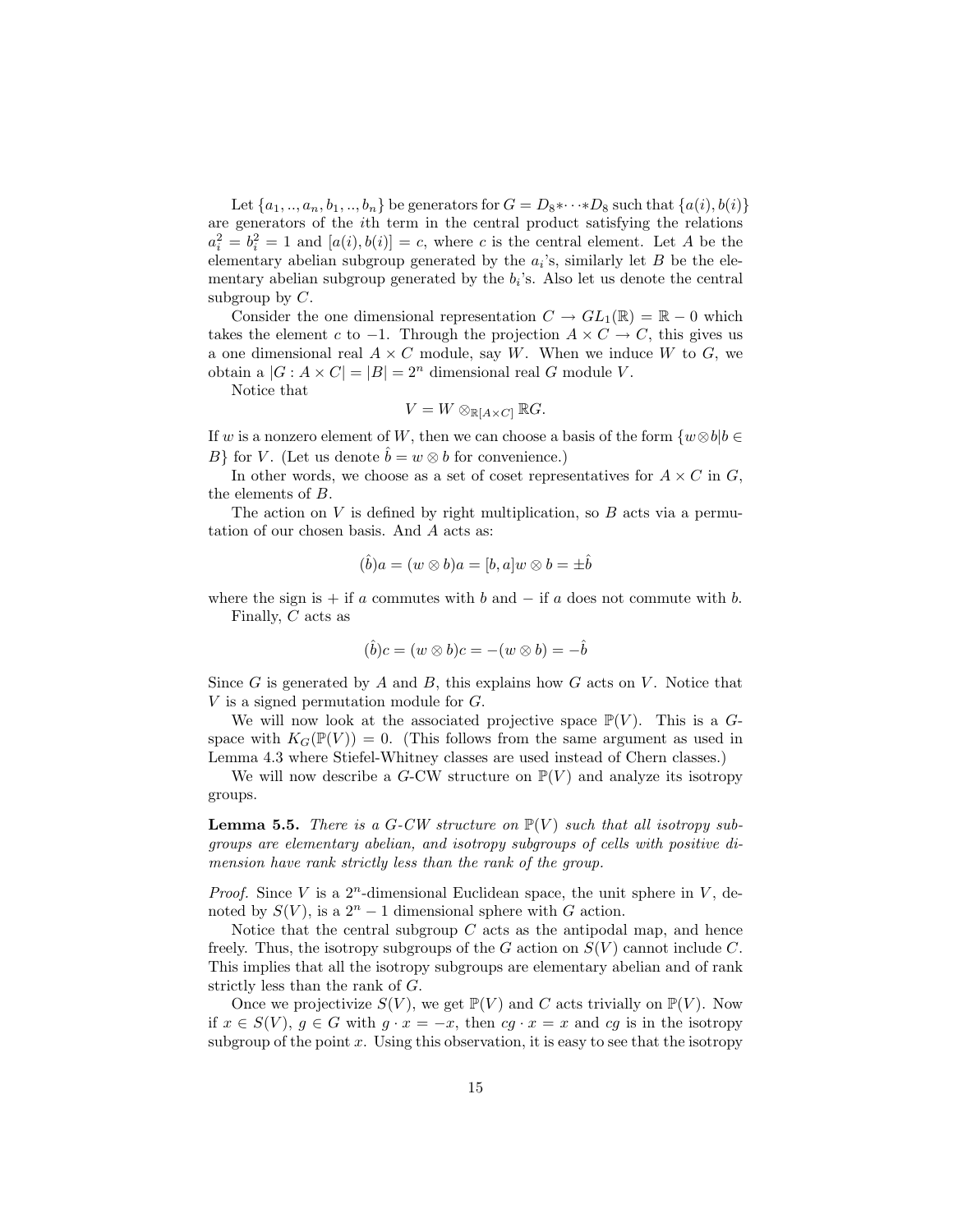subgroups of the G action on  $\mathbb{P}(V)$  will be of the form  $C \times K$  where K is an isotropy subgroup of the G action on  $S(V)$ .

This shows that the isotropy subgroups of the G action on  $\mathbb{P}(V)$  are elementary abelian subgroups of G.

Now, let us describe an admissible simplicial decomposition for  $S(V)$ . After doing this, we will take orbit representatives, and get a suitable admissible cellular decomposition for  $\mathbb{P}(V)$  which gives a G-CW structure for  $\mathbb{P}(V)$ .

An obvious way of getting a simplicial decomposition for  $S^{m-1}$  is as follows: Let U be a set of basis vectors in  $\mathbb{R}^m$ . Define the vertex set as  $U \cup -U$ . Simplices can be taken as subsets of the vertex set such that no two elements in the set are antipodal to each other. The realization of this simplicial complex in  $\mathbb{R}^m$ is homeomorphic to  $S^{m-1}$ . For example, in  $\mathbb{R}^3$  the realization gives us an octahedron.

In our case, the vector space  $V$  is indexed by elements of  $B$ , and thus the simplicial complex described above has vertex set  $V = B \cup -B$ . Thus the simplices can be viewed as signed subsets of B with  $+$ 's or  $-$ 's used as coefficients. Since V was a signed permutation module for  $G$ , it is easy to see that this simplicial G-complex is G-homeomorphic to  $S(V)$ .

Notice though since  $B$  acts by permutation on the basis indexed by  $B$ , this simplicial complex will not be admissible. So, we take the barycentric subdivision to fix this. Now our new vertex sets are simplices of the original complex and the typical simplex will be a flag  $s_0 < s_1 < \cdots < s_m$  where the  $s_i$ are simplices in the original complex.

Now, we take the quotient with the antipodal map to get  $\mathbb{P}(V)$ . So, we identify a vertex set with one where all the elements have been negated. This gives us a G-CW-complex structure on  $\mathbb{P}(V)$ .

To complete the proof of this lemma we just need to prove that the isotropy subgroups of positive dimensional cells have proper rank. (i.e., rank strictly less than the rank of  $G$ .)

Since our complex is admissible, the isotropy subgroup of a cell is included in the isotropy subgroups of its faces. Thus, it is enough to prove the proposition for one dimensional cells of the cellular structure of  $\mathbb{P}(V)$ .

Taking one such 1-cell  $s' < s$ , we need to show that  $C_G(s' < s) = C_G(s') \cap$  $C_G(s)$  cannot have maximal rank. Assume to the contrary that  $C_G(s') =$  $C_G(s) = E$  is a maximal elementary abelian subgroup of G.

Let  $E(A)$  and  $E(B)$  be its projections to A and B under quotient maps  $G \to A$  and  $G \to B$ . It is easy to see that  $E = C \times E(A) \times E(B)$ , and that  $E(B) = C_B(E(A))$  and  $E(A) = C_A(E(B)).$ 

Let  $B(s)$  denote the set of elements in B which appear in s. (This is just the set of elements in s with the signs dropped.)

Observe that  $E(B)$  will permute the elements in  $B(s)$ , so  $B(s) = \bigcup_{i=1}^{k} E(B)$ for a set of elements  ${b_i}$  in B. Since  $E(A)$  stabilizes s, elements in  $E(A)$  either centralize  $B(s)$  or act by multiplication with  $-1$  on all elements in  $B(s)$ . This is because elements of a act via signs depending on whether they commute or not with the given element  $b$  and because  $s$  does not contain any element and its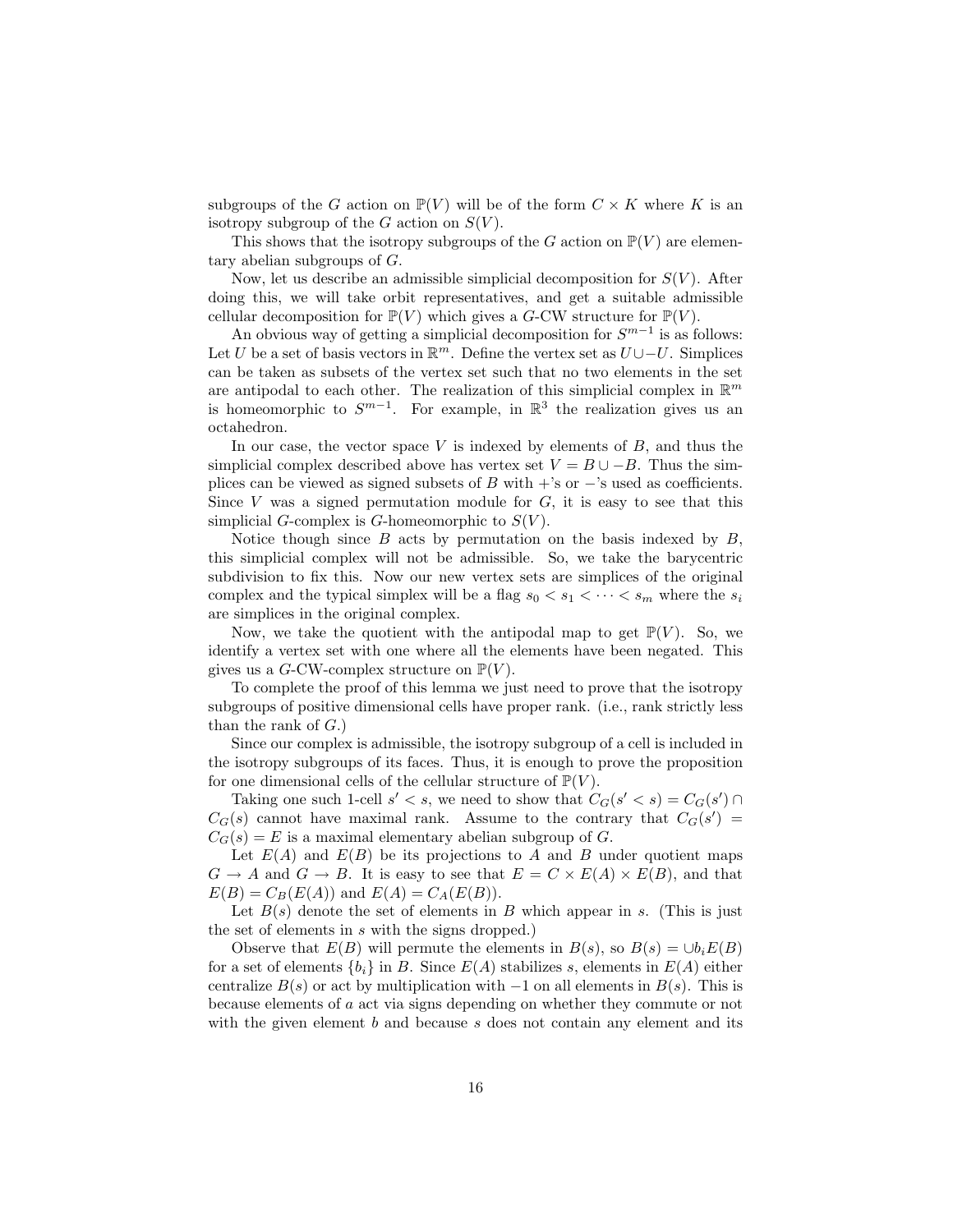antipode. Multiplication with  $-1$  on all elements is possible since s is a simplex for  $P(V)$ .

Now, observe that if two elements in  $E(A)$  act by multiplication with  $-1$ on all elements in  $B(s)$ , then their product will act trivially. So, there is an index at most 2 subgroup  $E(A)'$  in  $E(A)$  which centralizes  $B(s)$ . Therefore, it centralizes  $E(B)$  and all the elements in the set  $\{b_i\}$ .

However, by maximality of E, we have  $E(B) = C_B(E(A))$ , so  $E(B)$  is an index at most 2 subgroup of  $C_B(E(A))$ . Since the set  $\{b_i\}$  is included in  $C_B(E(A)')$ , for every i, j we have  $b_i b_j \in E(B)$ . This implies that  $B(s) = bE(B)$ for some  $b \in B$ .

Repeating the same argument for  $s'$ , we find that  $B(s')$  also is equal to  $b'E(B)$  for some  $b' \in B$ . This gives a contradiction since  $s' < s$ . So, the isotropy subgroups of positive dimensional simplices have proper rank. This completes the proof of the lemma.  $\Box$ 

**Lemma 5.6.** Let  $G$  be an extraspecial 2-group. Then, there is a nonzero divisor element u in  $H^*(G)$  such that  $res_H^G u = 0$  for every maximal subgroup H with  $rk(H) < rk(G).$ 

Proof. Using Poincare series calculations for these groups, we observe that  $P_G(t) = P_H(t)/(1-t)$  for every maximal subgroup H with  $rk(H) = rk(G) - 1$ . By a Gysin sequence argument, it is easy to see that for a maximal subgroup H satisfying this Poincare series equality, the transfer map  $tr_H^G$  :  $H^*(H) \rightarrow$  $H^*(G)$  must be zero, and hence the one dimensional element  $x_H \in H^1(G)$  with  $\ker(x_H) = H$  will be a nonzero divisor. (See Lemma 7.9 ahead.) Taking the product of all such elements we obtain a nonzero divisor element  $u$  such that  $res_H^G(u) = 0$  for every maximal H with  $rk(H) < rk(G)$ .  $\Box$ 

This lemma, in particular, tells us that there is a nonzero divisor element  $u$ in  $H^*(G)$  such that  $res_E^G u = 0$  for every elementary abelian subgroup of proper rank containing the center C. (This is because such an elementary abelian subgroup lies inside a maximal subgroup of proper rank. Here we use that this subgroup contains  $C$  which is the Frattini subgroup of  $G$ .)

By lemma 5.5, this means that there is a nonzero divisor element in  $I_G(X, 1)$ . Using corollary 3.6, it follows that  $0 = K_G(\mathbb{P}(V)) = K_G(\mathbb{P}(V)^{(0)}) = I_G(\mathbb{P}(V)).$ Thus we conclude the following:

**Proposition 5.7 (Quillen [Qu2]).**  $H^*(G)$  is detected on the cohomology of maximal elementary abelian subgroups.

### 5.4 A conjecture of Quillen

Now, we consider a classical conjecture due to Quillen [Qu3] about the complex associated to the poset of nontrivial elementary abelian  $p$ -subgroups in a finite group G. This complex is usually refered to as the Quillen complex and denoted by  $\mathcal{A}_p(G)$ .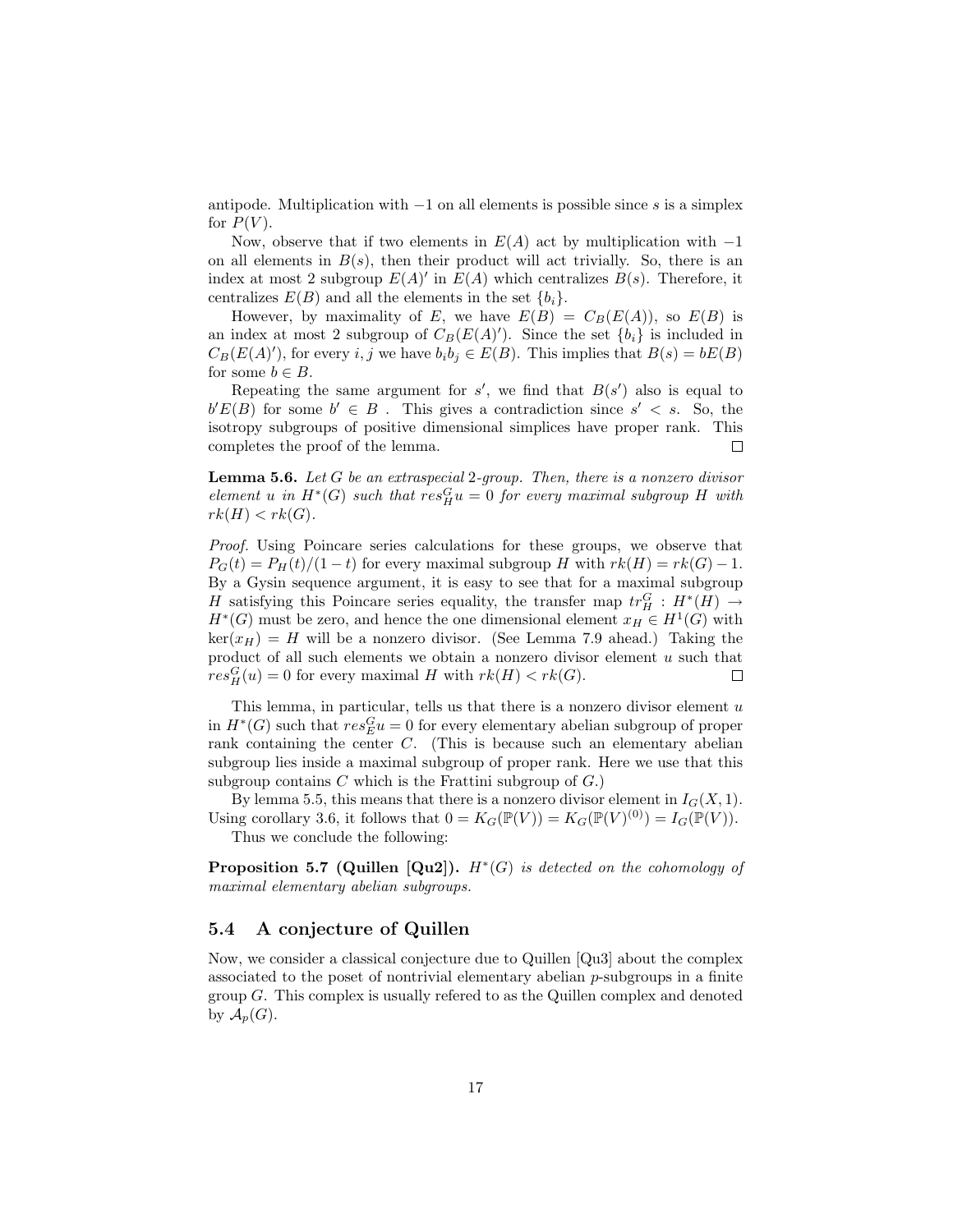Conjecture 5.8 (Quillen [Qu3]). Let G be a finite group. Then,  $A_p(G)$ is contractible if and only if G has a nontrivial normal elementary abelian psubgroup.

We prove the following:

**Proposition 5.9.** Let G be a finite group. If  $\mathcal{A}_p(G)$  is contractible, then for every prime q that divides  $|G|$ , there exists a nontrivial elementary abelian psubgroup E such that  $\text{rk}_q(N_G(E)) = \text{rk}_q(G)$ .

*Proof.* Consider  $X = \mathcal{A}_p(G)$  as a G-space with conjugation action on the elementary abelian subgroups. It is clear that  $X$  is a finite  $G$ -complex and  $K_G(X) = 0$  because X is assumed to be contractible. So, by corollary 3.4,

$$
\ker\{res: H^*(G, \mathbb{F}_q) \to \prod_{E \in \mathcal{E}_p} H^*(N_G(E), \mathbb{F}_q)\}\
$$

is a nilpotent ideal. Since  $\text{rk}_q(G)$  is equal to the Krull dimension of  $H^*(G, \mathbb{F}_q)$ , and the Krull dimension of a direct sum of rings is just the maximum of the Krull dimensions of the summands, the result follows.  $\Box$ 

The condition above gives rise to an interesting question:

**Question 5.10.** Suppose  $G$  is a finite group such that for every prime  $q$  that divides  $|G|$ , there exists a nontrivial elementary abelian p-subgroup E such that  ${\rm rk}_q(N_G(E)) = {\rm rk}_q(G)$ . Then, is it true that G has a nontrivial, normal elementary abelian p-subgroup?

## 5.5 The Universal G-sphere

We now discuss the example of the "universal  $G$ -sphere" for a  $p$ -group  $G$ . This is constructed as follows:

Let  $\{M_i : i \in I\}$  be a complete set of maximal subgroups of G. Notice  $G/M_i$ is a cyclic group of order  $p$  and hence acts on  $S<sup>1</sup>$  via the roots of unity as before. Let  $X_i$  be the G-space which is  $S^1$  acted on by G via  $G/M_i$  in this way. Now let  $\mathfrak{U} = *_{i \in I} X_i$  be the join of these *G*-spaces given the natural *G*-action.

Thus  $\mathfrak U$  is a sphere and G acts on it without fixed points, a set of maximal isotropy groups being exactly the set of maximal subgroups of G.

 $K_G(\mathfrak{U})$  is a principal ideal generated by the Euler class of the associated sphere bundle  $EG \times_G X \to BG$ .

 $\overline{a}$ Using  $\mathbb{F}_p\text{-coefficients, it is easy to check that this Euler class is the product$  $i \in I$   $\beta(w(i))$  where  $\beta$  is the Bockstein and  $w(i) \in H^1(G; \mathbb{F}_p) = Hom(G; \mathbb{Z}/p\mathbb{Z})$ is a homomorphism with kernel  $M_i$ .

Thus if G is not elementary abelian, by Serre's theorem (In his second proof of this result, it was shown that there is a product of Bocksteins of degree 1 elements corresponding to distinct maximals which is zero, and we use this.), the G-sphere we have constructed will have  $K_G(\mathfrak{U}) = 0$  and will be fixed point free, i.e.,  $\mathfrak{U}^G = \emptyset$ .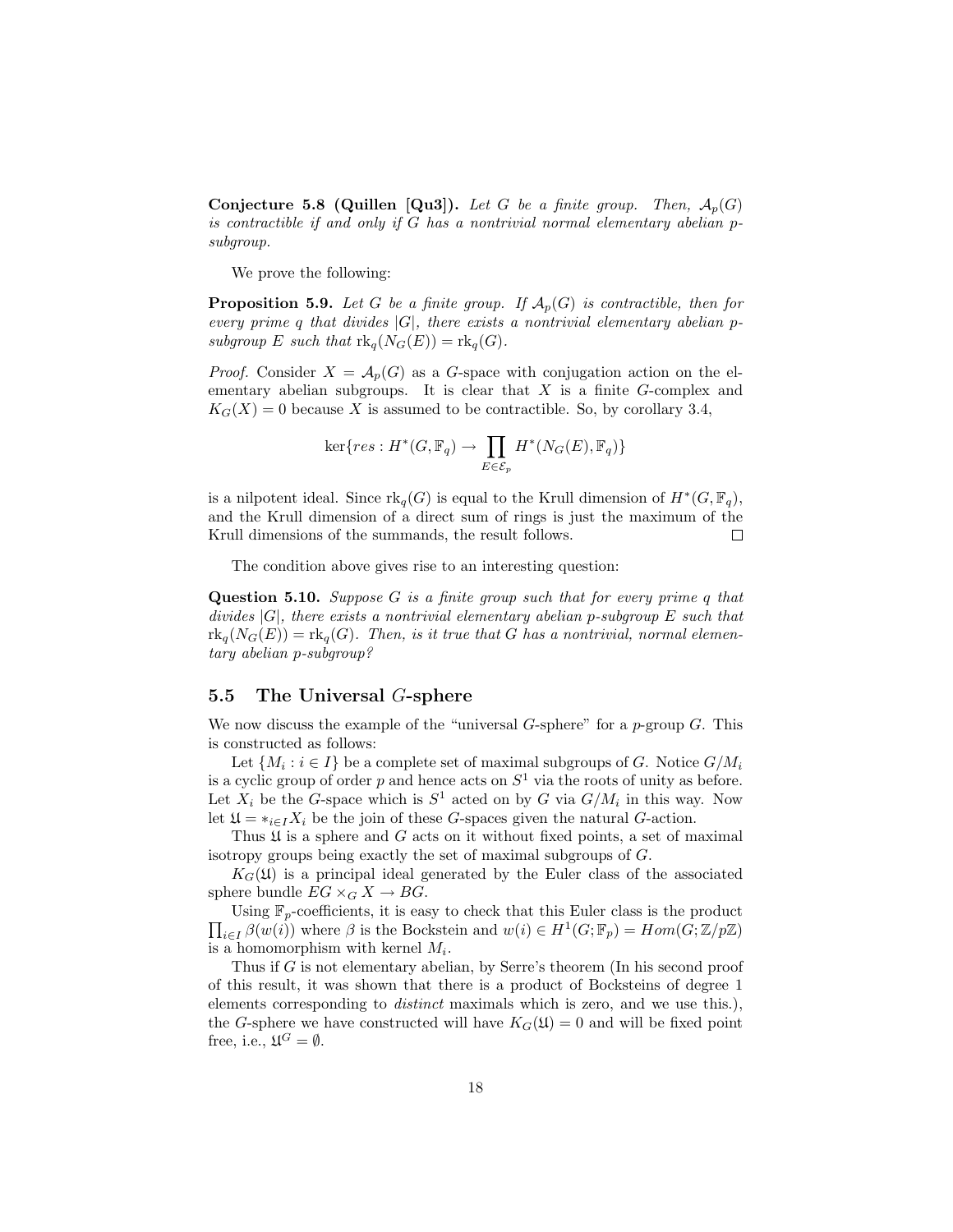Now it is easy to give  $\mathfrak U$  the structure of a G-CW-complex by giving each  $X_i$  a triangulation where there are p 0-cells (the pth roots of unity in  $S^1$ ) and p 1-cells connecting adjacent 0-cells, and then using the induced cell structure on the join. Notice in particular that any cell of dimension two or higher must be supported by at least two  $X_i$ 's.

Thus  $Iso(2)$  is contained in the collection  $\{M_i \cap M_j | i \neq j, i, j \in I\}.$ Thus  $\overline{y}$ 

$$
I_G(\mathfrak{U},2) = Ker\{H^*(G) \to \prod_{i \neq j} H^*(M_i \cap M_j)\}.
$$

We are now ready for the application:

**Proposition 5.11.** Let G be a p-group which is not elementary abelian, and  $\mathfrak{U}$ the universal G-sphere.

Then if  $I_G(\mathfrak{U}, 2)$  has a nonzero divisor element,  $ess(G)^2 = 0$ .

*Proof.* By Corollary 3.6,  $K_G(\mathfrak{U}) = K_G(\mathfrak{U}^{(1)}) = 0$ . Thus  $Y = \mathfrak{U}^{(1)}$  is a fixed point free G-graph, with  $K_G(Y) = 0$ . Thus  $I_G(Y)^2 = 0$  by Corollary 3.4 and hence  $ess(G)^2 = 0$  since  $ess(G) \subseteq I_G(Y)$ .

 $\Box$ 

# 6 Essential Cohomology Conjecture

As defined earlier, the essential cohomology of  $G$ , denoted by  $ess(G)$ , is the ideal of classes which restrict to zero on every proper subgroup. When G is not a p-group, essential cohomology is zero, so we can assume  $G$  is a p-group. We are interested in the following conjecture:

**Conjecture 6.1.** Let G be a p-group which is not elementary abelian. Then,  $(ess(G))^2 = 0.$ 

The conjecture has been proved for some 2-groups which have small cohomology length, or small number of generators (see [Mar], [Mi1]). The most remarkable positive result for the conjecture is due to Minh [Mi2] which shows that for a  $p$ -group  $G$ , the nilpotency degree of an essential class is bounded by  $p$ .

Here we will describe a possible application of our main theorem to this conjecture. First observe that if  $X$  is a  $G$ -space with no fixed points then all isotropy subgroups are proper, so the kernel of restrictions to isotropy subgroups,  $I_G(X)$ , will include  $ess(G)$ . Recall that our main theorem says  $I_G(X))^n \subseteq$  $K_G(X)$ , where  $n = dim(X) + 1$  and  $K_G(X)$  is the kernel of the map  $H^*_G(*) \to$  $H^*_G(X)$ . So, if X is a connected one dimensional G-complex, i.e., a connected graph, with no fixed points then

$$
(ess(G))^2 \subseteq (I_G(X))^2 \subseteq K_G(X).
$$

Let  $\mathcal G$  be the collection of all connected, fixed point free  $G$ -graphs. Then, we conclude that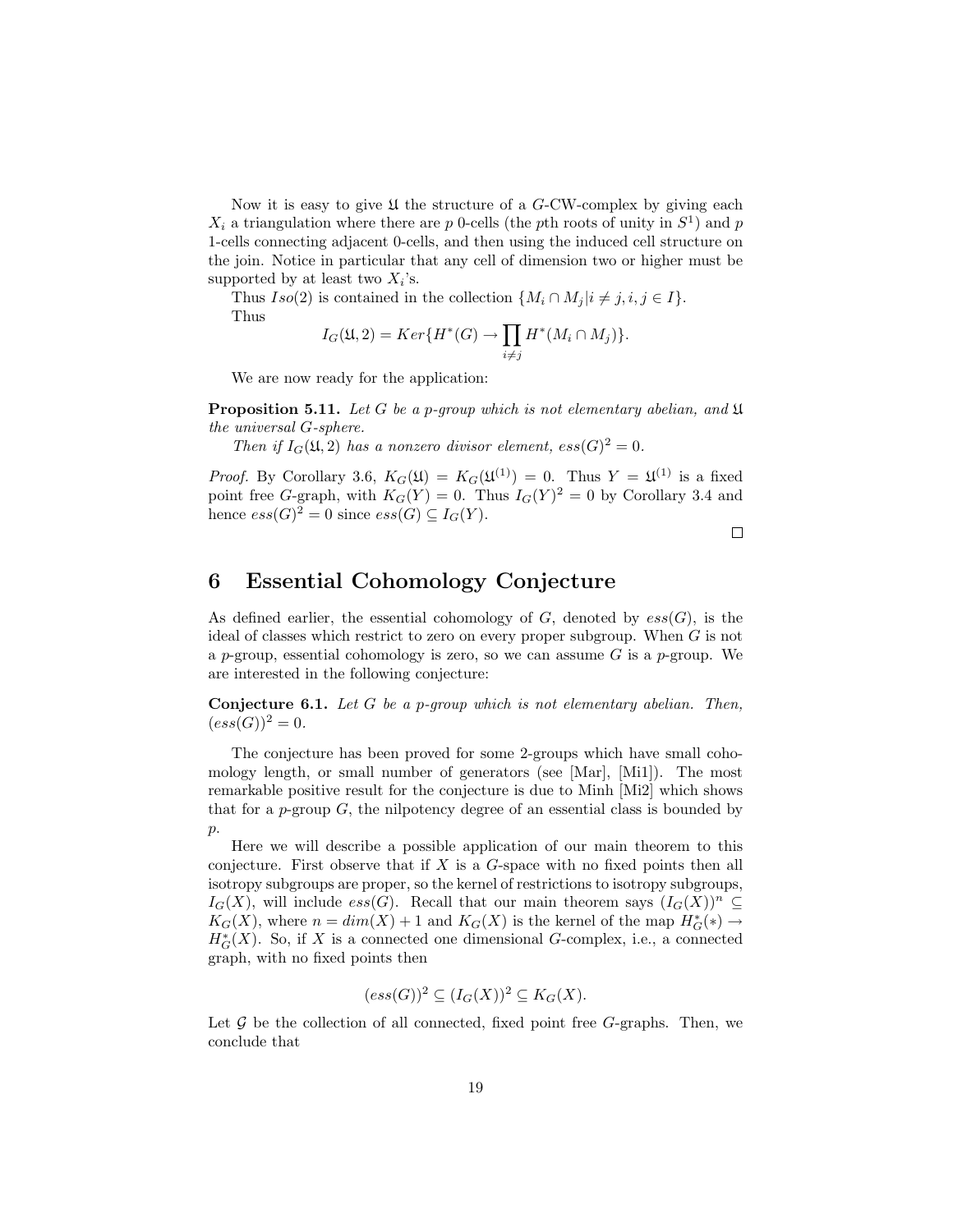$$
(ess(G))^2 \subseteq \bigcap_{X \in \mathcal{G}} K_G(X).
$$

This, in particular, implies the following:

Theorem 6.2. If the essential cohomology conjecture is not true for a p-group G, then for any connected  $G$ -graph  $X$  the following is true:  $X$  has a fixed point if and only if the map  $H^*_G(pt) \to H^*_G(X)$  is injective.

*Proof.* We just need to show the "if" part. Since  $(ess(G))^2$  is not zero, by above inclusion,  $K_G(X)$  is nonzero for every fixed point free G action on a connected graph X. So, if the map  $H^*_{G}(pt) \to H^*_{G}(X)$  is injective for a connected G-graph, then  $X$  must have a fixed point.  $\Box$ 

Now, we will investigate group actions on connected graphs on the chain Now, we will investigate group actions on<br>level to understand the nature of the ideal  $\bigcap$  $\bigcap_{X \in \mathcal{G}} K_G(X)$  better. Let  $X \in \mathcal{G}$ , and  $C_*(X)$  be the chain complex of X in k (a field of characteristic p) coefficients. We have an exact sequence

$$
0 \to H_1(X) \to C_1(X) \to C_0(X) \to k \to 0
$$

and a corresponding extension class  $\gamma_X$  in  $Ext^2(k, H_1(X))$  [all the Ext groups in this paper are over the ring  $kG$ .

Lemma 6.3.

$$
K_G(X)^n = Im\{Ext^{n-2}(H_1(X), k) \xrightarrow{\gamma_X} Ext^n(k, k)\}
$$

for all  $n > 2$ .

*Proof.* Let M be a  $k$ -module such that the following diagram commutes:

0 −−−−→ H1(X) −−−−→ C1(X) <sup>π</sup> −−−−→ C0(X) <sup>i</sup> −−−−→ k −−−−→ 0 ° ° ° y<sup>f</sup><sup>1</sup> y<sup>f</sup><sup>0</sup> ° ° ° 0 −−−−→ H1(X) −−−−→ P −−−−→ M j −−−−→ k −−−−→ 0 y y Ω −1 (C1(X)) Ω −1 (C1(X))

where P is the injective cover of  $C_1(X)$ . (M is the pushout of the maps  $\pi$  and  $f_1$ .)

Let  $D_*$  denote the chain complex  $0 \to P \to M \to 0$ . Then,

$$
Ext^n(D_*,k) \cong Ext^n(M,k).
$$

Also note that the chain map  $f: C_*(X) \to D_*$  induces an isomorphism on homology, so it induces an isomorphism

$$
f^*: Ext^n(D_*, k) \xrightarrow{\cong} Ext^n(C_*(X), k).
$$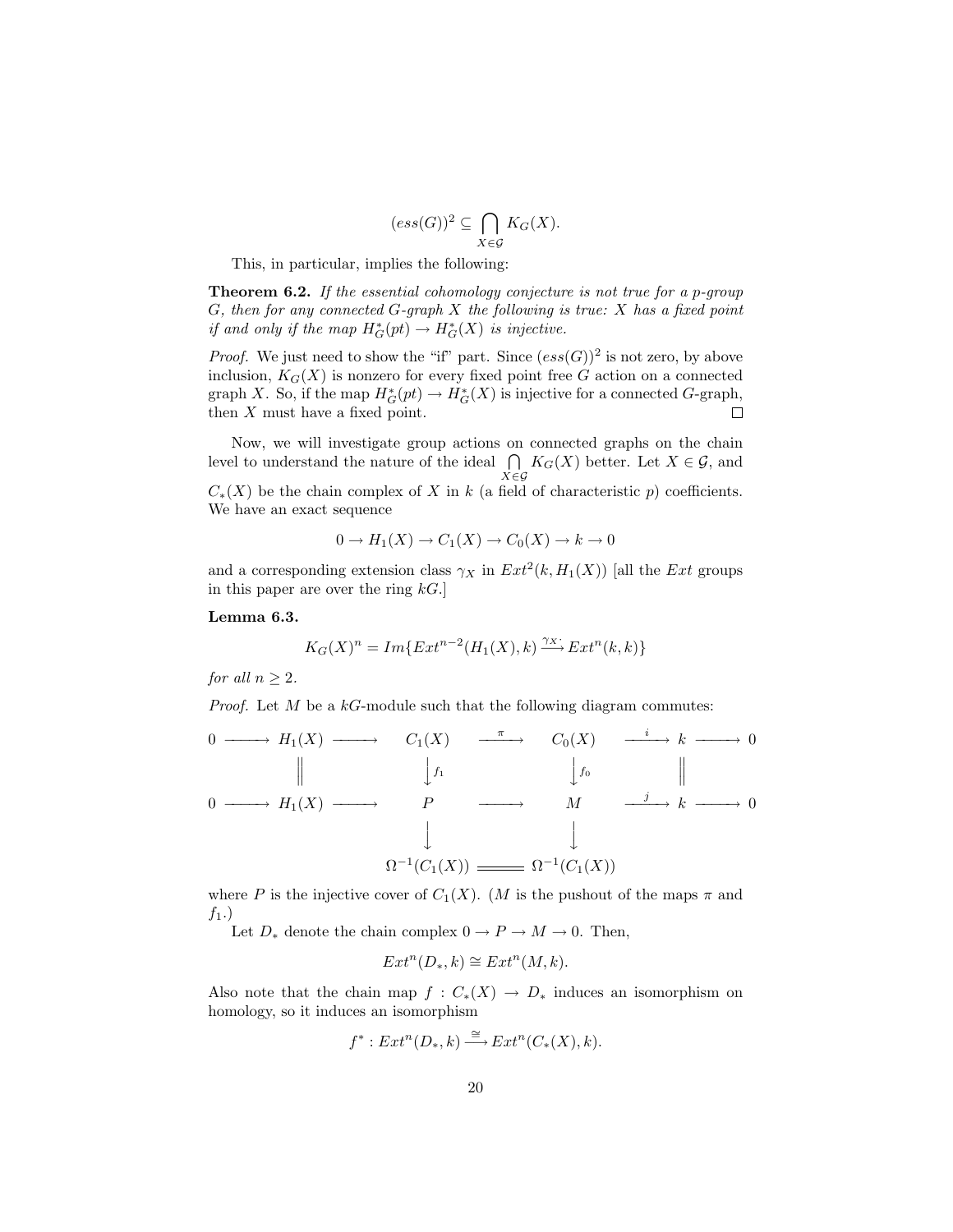By the commutativity of the above diagram, we obtain

$$
K_G(X)^n = \ker\{i^* : H_G^n(pt) \to H_G^n(X)\}
$$
  
=  $\ker\{i^* : Ext^n(k, k) \to Ext^n(k, C^*(X))\}$   
=  $\ker\{i^* : Ext^n(k, k) \to Ext^n(C_*(X), k)\}$   
=  $\ker\{j^* : Ext^n(k, k) \to Ext^n(M, k)\}.$ 

since  $i^* = f^*j^*$ , and  $f^*$  is an isomorphism.

Now consider the long exact sequence

$$
\cdots \to Ext^{n-1}(ker j,k) \xrightarrow{\gamma'_X} Ext^n(k,k) \xrightarrow{j^*} Ext^n(M,k)
$$

$$
\to Ext^n(ker j,k) \to \cdots
$$

which comes from the short exact sequence  $0 \to \ker j \longrightarrow M \stackrel{j}{\longrightarrow} k \to 0$  with extension class  $\gamma'_X \in Ext^1(k, kerj)$ . Notice that  $\gamma'_X$  maps to  $\gamma_X$  in  $Ext^2(k, H_1(X))$ under the isomorphism  $Ext^1(k, kerj) \cong Ext^2(k, H_1(X)).$ 

Thus we conclude

$$
K_G(X) = Im\{Ext^{n-1}(\Omega^{-1}H_1(X), k) \xrightarrow{\gamma'_X} Ext^n(k, k)\}
$$

$$
= Im\{Ext^{n-2}(H_1(X), k) \xrightarrow{\gamma_X} Ext^n(k, k)\}
$$

 $\Box$ 

for all  $n \geq 2$ .

We see from this lemma that constructing a fixed point free  $G$ -graph  $X$ such that the associated extension class is zero will be enough to conclude that for this extension  $K_G(X) = 0$ . This will imply  $(ess(G))^2 = 0$  as we discussed before.

Thus the question of which groups  $G$  have a fixed point free  $G$ -graph with zero extension class comes up.

In the following sections, we try to answer this question by first reducing the search to a single obstruction, namely the extension class of a universal Ggraph. Then, in later sections, we give necessary conditions for the obstruction to vanish and also show that it does not vanish in general.

However, even in the case where it does not vanish, it still is possible that a fixed point free G-graph with zero K-ideal exists since the required multiplication with the extension class whose image is this  $K$ -ideal, might still be zero.

# 7 The Universal Essential Class

Let G be a p-group, and k a field of characteristic p. If X is the set of all cosets of maximal subgroups of  $G$ , then  $G$  acts on  $X$  in the obvious way, and let  $kX$ denote the permutation module associated to G-set X.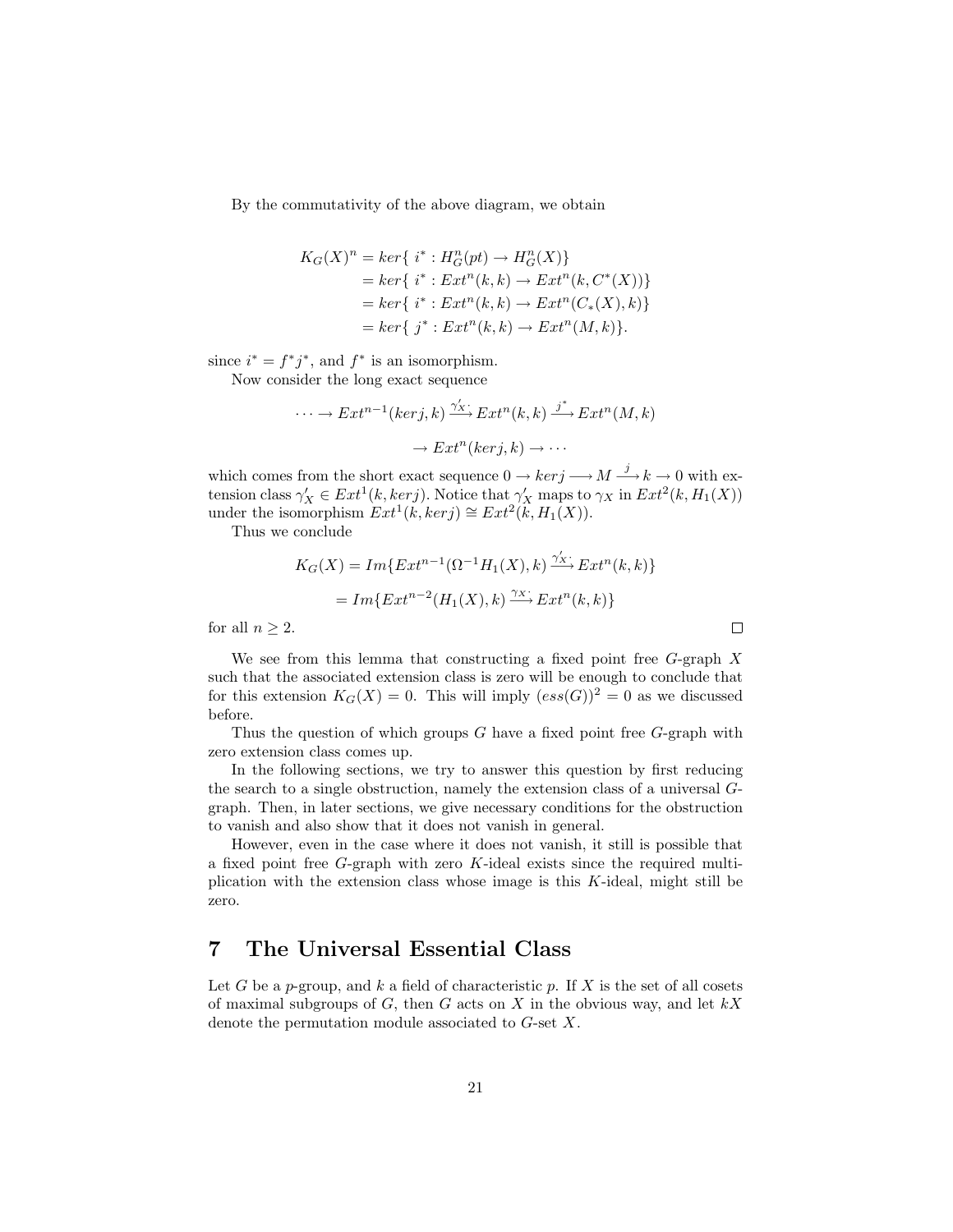This is just the direct sum of permutation modules of type  $k[G/H]$  for all maximal subgroups H.

Let N denote the kernel of the augmentation map  $\epsilon : kX \to k$ . By taking duals, we see that  $N^*$  will be the cokernel of the norm map  $\sigma : k \to kX$ . This gives us two extensions

$$
\alpha: 0 \to N \to kX \xrightarrow{\epsilon} k \to 0,
$$

and

$$
\alpha': 0 \to k \xrightarrow{\sigma} kX \to N^* \to 0
$$

with extension classes  $\alpha \in Ext^1(k, N)$  and  $\alpha' \in Ext^1(N^*, k)$ . Notice that  $\alpha$ maps to  $\alpha'$  under the obvious isomorphism  $Ext^*(k, N) \cong Ext^*(N^*, k)$ .

Since the above extensions split when restricted to any proper subgroups of G, these classes are essential. We will call these classes the universal essential classes. The following proposition explains why we call them universal.

**Proposition 7.1.** If  $u \in Ext^n(k,k) (= H^n(G,k))$ , then u is an essential class if and only if  $u = \alpha \cdot v$  for some v in  $Ext^{n-1}(N, k)$ .

Similarly u is an essential class if and only if  $u = w \cdot \alpha'$  for some w in  $Ext^{n-1}(k, N^*).$ 

Proof. Consider the long exact sequence associated to the first extension above:

 $\cdots \to Ext^{n-1}(N,k) \xrightarrow{\alpha} Ext^{n}(k,k) \to Ext^{n}(kX,k) \to Ext^{n}(N,k) \to \cdots$ 

By the theory of extensions (see [Mac]) the connecting homomorphism is just multiplication by the extension class  $\alpha \in Ext^1(k, N)$ , i.e., the Yoneda splice of corresponding extensions. The second map combined with Shapiro's isomorphism applied to each direct summand  $k[G/H]$  gives the map

$$
\oplus res_H^G: Ext_{kG}^n(k,k) \to \oplus Ext_{kH}^n(k,k)
$$

where the sum is over all maximal subgroups.

It is clear now that  $u$  is an essential class, if and only if it is in the image of multiplication with  $\alpha$ .

To see the statement for  $\alpha'$  from the one for  $\alpha$ , we can argue as follows:

If u is essential, its dual u' is also essential and so we can write  $u' = \alpha \cdot v$ . Taking the dual of the extension for the Yoneda splice of extensions  $v$  and  $\alpha$ , one sees that u can also be written as  $v' \cdot \alpha'$  where v' is just the dual of v.  $\Box$ 

Let x and  $y$  be two essential classes. Then by above proposition, there exists two classes v and w such that  $x = w \cdot \alpha'$  and  $y = \alpha \cdot v$ .

From this we get  $xy = w \cdot (\alpha' \cdot \alpha) \cdot v$ . Notice that if the middle part  $\alpha' \cdot \alpha$  is zero then  $xy$  will be zero. Hence we have the following:

**Proposition 7.2.** If the extension  $0 \to N \to kX \to kX \to N^* \to 0$  with extension class  $\alpha' \cdot \alpha$  is split, then  $(ess(G))^2 = 0$ .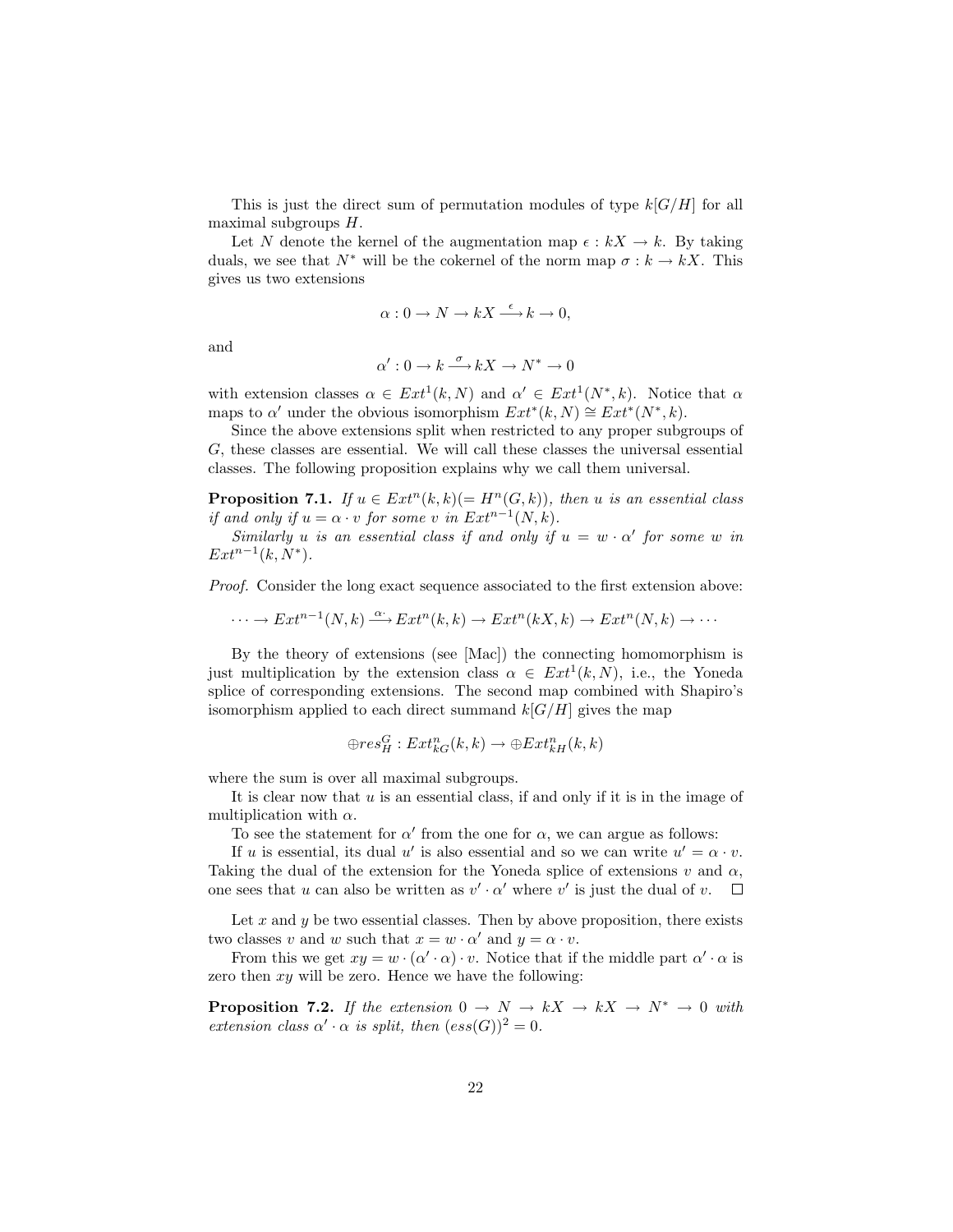Actually, the relation between essential classes and the universal classes can be dualized to find a similar relationship between transfer classes and the universal classes.

**Definition 7.3.** Fix a ring of coefficients k. Then we define  $tr(G)$  to be the ideal of  $H^*(G, k)$  generated by transfers from proper subgroups of  $G$ . We will refer to this ideal as "the ideal of proper transfers".

**Proposition 7.4.** If  $u \in Ext^n(k,k) (= H^n(G,k))$ , then  $\alpha' \cdot u = 0$  if and only if  $u \in tr(G)$ .

Similarly,  $u \cdot \alpha = 0$  if and only if  $u \in tr(G)$ .

*Proof.* Applying  $Ext^*(k, \cdot)$  to the extension  $0 \to N \to kX \to k \to 0$ , we get the following long exact sequence:

 $\cdots \to Ext^{n}(k, N) \to Ext^{n}(k, kX) \to Ext^{n}(k, k) \stackrel{\cdot \alpha}{\longrightarrow} Ext^{n+1}(k, N) \to \cdots$ 

Again by well known results in extension theory, the connecting homomorphism is multiplication with the extension class  $\alpha$  and the second map combined with Shapiro's isomorphism gives the map

$$
\oplus tr_H^G : \oplus Ext_{kH}^n(k, k) \to Ext_{kG}^n(k, k).
$$

So, the kernel of multiplication with  $\alpha'$  is the module generated by the image of transfers from maximal (proper) subgroups of G.

The dual statement can also be proved similarly by applying  $Ext^*(\cdot, k)$  to the short exact sequence for  $N^*$ .  $\Box$ 

Combining propositions 7.1 and 7.4, we obtain a necessary and sufficient condition for  $ess(G)$  to lie inside  $tr(G)$ .

Remark 7.5. This is a nice property for a group G to have since it says that either a class can be detected by restriction to some proper subgroup or it is a transfer from some proper subgroup. In either case, it "originates" from a proper subgroup. It is unknown at this time whether this property holds for all finite groups G.

**Theorem 7.6.**  $ess(G) \subseteq tr(G)$  if and only if the map

$$
Ext^{n-1}(N,k) \to Ext^{n+1}(N^*,k)
$$

defined by multiplication with  $\alpha' \cdot \alpha$  is the zero map for all  $n \geq 1$ .

Proof. By proposition 7.1, we have

$$
ess^{n}(G) = Im\{Ext^{n-1}(N,k) \xrightarrow{\alpha} Ext^{n}(k,k)\}.
$$

By proposition 7.4, we can write

$$
tr^{n}(G) = Ker\{Ext^{n}(k,k) \xrightarrow{\alpha'} Ext^{n+1}(N^*,k)\}.
$$

It is clear from here that  $ess(G) \subseteq tr(G)$  if and only if the stated composition homomorphism is zero for all  $n \geq 1$ .  $\Box$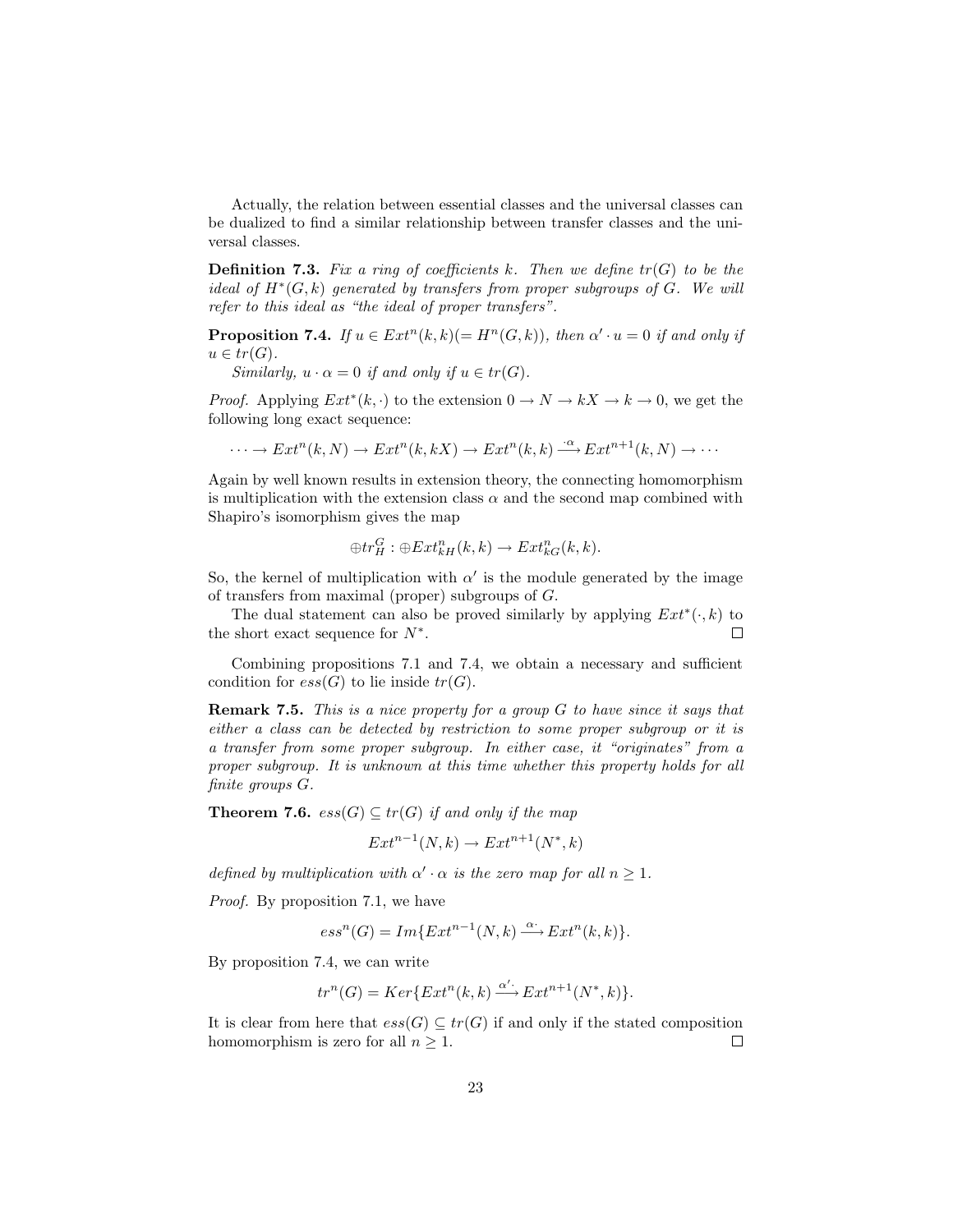Now, we will show that  $\alpha' \cdot \alpha$  is the only obstruction for the existence of a fixed point free, connected G-graph with zero extension class:

Before that we should recall the definition of a bipartite graph as one whose vertex set  $V$  can be split as a disjoint union of two nonempty sets  $A$  and  $B$  such that no two vertices in A are connected by an edge and no two vertices in B are connected by an edge. We will say that the graph is bipartite on the sets  $A, B$ . The graph will be called a complete bipartite graph on the sets  $A, B$  if each vertex of A is joined by a single edge to each vertex of B.

We are now ready for the proof:

Theorem 7.7. There exists a fixed point free G-action on a connected graph with zero extension class if and only if  $\alpha' \cdot \alpha = 0$ .

*Proof.* First notice that  $\alpha' \cdot \alpha$  maps to  $\alpha^2$  under the isomorphism  $Ext^*(N^*, N) \cong$  $Ext^*(k, N \otimes N)$  where  $\alpha^2$  is the extension class for the extension

$$
0 \to N \otimes N \to N \otimes kX \to kX \to k \to 0
$$

So, it is enough to prove the statement for  $\alpha^2$  instead of  $\alpha' \cdot \alpha$ . Recall also that  $X$  is the G-set of all cosets of all maximal subgroups of  $G$ .

First we will show that  $\alpha^2$  is also an extension that comes from a fixed point free action on a graph. This will prove the "if" part of the proposition.

Let Y be the graph with vertex set  $V = X_1 \cup X_2$  and edge set  $E = X_1 \times X_2$ where both of the sets  $X_1$  and  $X_2$  are equal to the set X. This is the (complete) bipartite graph on the sets  $X_1, X_2$ .

It is clear that Y is connected, and admits a fixed point free action which is induced from the  $G$  action on the  $X_i$ 's.

The chain complex of  $Y$  is the following complex:

$$
0 \to H_1(Y) \to kX_1 \otimes kX_2 \to kX_1 \oplus kX_2 \to k \to 0
$$

where the chain map  $d_1 = (-id \otimes \epsilon, \epsilon \otimes id)$  because  $d(x_1, x_2) = x_2 - x_1$  for every edge  $(x_1, x_2)$  of the graph Y.

From this it is easy to see that  $H_1(Y) = N \otimes N$ . Now consider the following commuting diagram:

$$
\begin{array}{ccccccc}\n0 & \longrightarrow & N \otimes N & \longrightarrow & N \otimes kX & \longrightarrow & kX & \xrightarrow{i} & k & \longrightarrow & 0 \\
 & \parallel & & \downarrow & & \downarrow & & \parallel \\
0 & \longrightarrow & H_1(Y) & \longrightarrow & kX_1 \otimes kX_2 & \longrightarrow & kX_1 \oplus kX_2 & \xrightarrow{j} & k & \longrightarrow & 0 \\
 & & \downarrow & & & \downarrow & & & \downarrow & & \\
 & kX & \longrightarrow & & kX & \longrightarrow & kX & \longrightarrow & 0\n\end{array}
$$

where the first vertical sequence is the sequence  $0 \to N \to kX \to k \to 0$  tensored with  $kX$ , and the second vertical sequence have maps  $(id, 0)$  and projection on the second coordinate. It follows from this that horizontal sequences are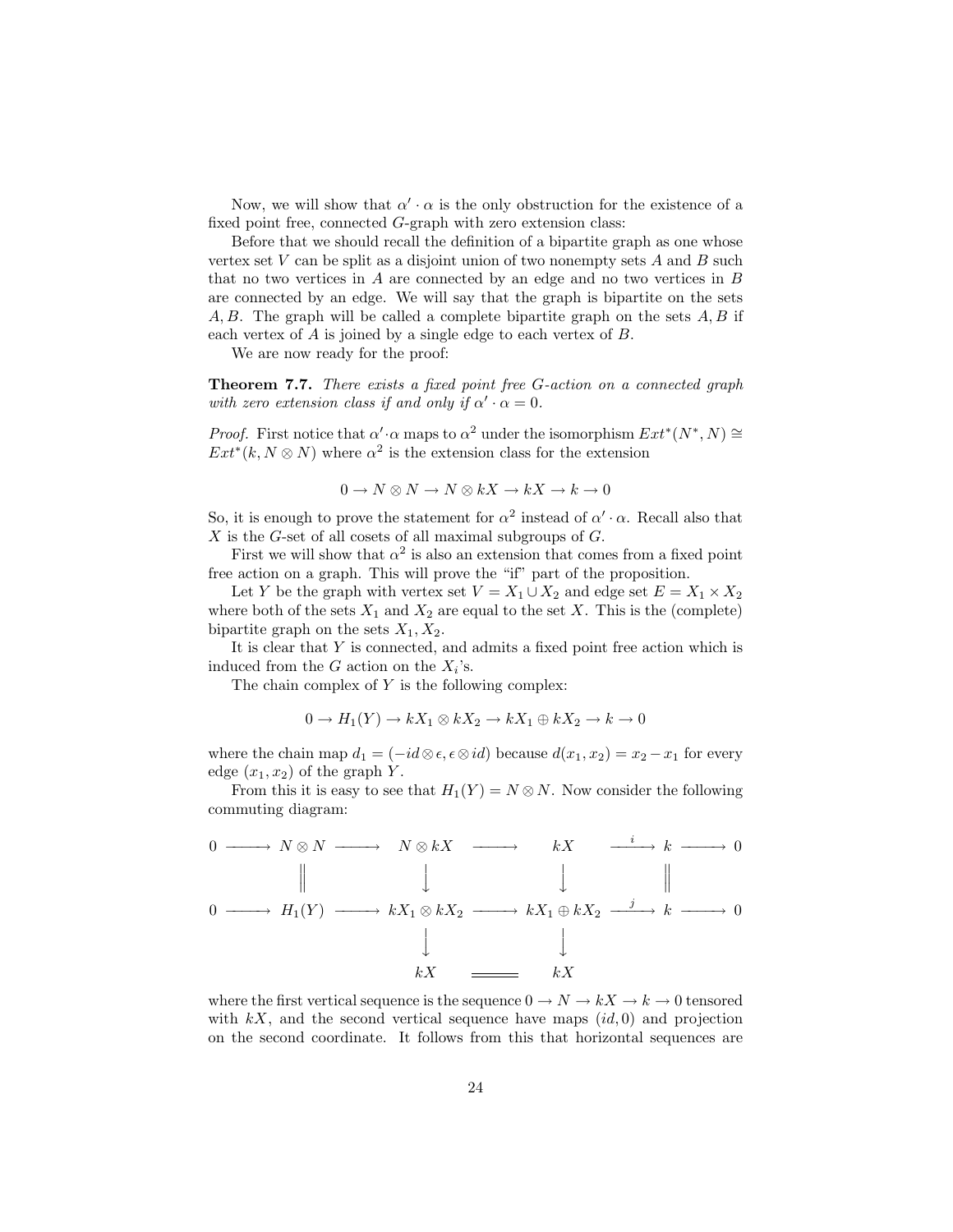extensions with the same extension class, hence the extension associated to the graph Y has extension class  $\alpha^2$ . This completes the "if" part of the theorem.

For the converse, observe that if  $Z$  is any graph with fixed point free  $G$ action then by passing to the barycentric subdivision  $Z'$ , we can assume that the  $G$ -action is admissible, that  $Z'$  has no loops or multiple edges between two vertices and that  $Z'$  is bipartite on the sets  $A, B$  where  $A$  is the vertex set of the original graph  $Z$  and  $B$  consists of the new (barycentric) vertices. Also note that the extension class for  $Z$  is equivalent to the extension class for  $Z'$  since the G-chain complexes of the two are G-chain homotopy equivalent.

We can then find a G-equivariant simplicial map  $f: Z' \to Y$  as follows: Recall  $Vertex(Z') = A \sqcup B$  and  $Vertex(Y) = X_1 \sqcup X_2$ .

Here for the G-orbit of a vertex  $y \in A$ , we have  $G_y \cong G/G_y$  where  $G_y$  is a proper subgroup of  $G$  since  $Z'$  is fixed point free. We can therefore choose a maximal subgroup H of G containing  $G_y$  and define a G-equivariant map from the G-orbit of  $y \in A$  to the G-orbit of H in  $X_1$ . In this way we define a G-equivariant map from  $A$  to  $X_1$ . Similarly we can define a G-equivariant map from  $B$  to  $X_2$  and hence we have defined a  $G$ -equivariant map from the 0-skeleton of  $Z'$  to the 0-skeleton of Y.

Since  $Z'$  is bipartite and Y is complete bipartite, and since both graphs have admissible actions, we can then extend this map to get a G-equivariant map f from Z' to Y. Now consider the chain map induced from  $f: Z' \to Y$ .

$$
0 \longrightarrow H_1(Z') \longrightarrow C_1(Z') \longrightarrow C_0(Z') \longrightarrow k \longrightarrow 0
$$
  
\n
$$
\downarrow f_* \qquad \qquad \downarrow f_1 \qquad \qquad \downarrow f_0 \qquad \parallel
$$
  
\n
$$
0 \longrightarrow H_1(Y) \longrightarrow C_1(Y) \longrightarrow C_0(Y) \longrightarrow k \longrightarrow 0
$$

From this it is easy to see that the extension class of the second row is the image of the extension class of the first row under the map

$$
f_* : Ext^2(k, H_1(Z')) \to Ext^2(k, H_1(Y)).
$$

So, the extension class of  $Y$  is the image of the extension class of  $Z'$  under the above map. Therefore, if Z' is a graph with zero extension class then  $\alpha^2$  will be zero.  $\Box$ 

Remark 7.8. Notice that for any G-graph one gets a group extension

$$
0 \to \pi_1(X) \to \pi_1(X_G) \to G \to 0
$$

which induces

$$
0 \to H_1(X) \to \Gamma \to G \to 0
$$

after taking quotients with the commutator of  $\pi_1(X)$ . Here  $\Gamma$  is isomorphic to  $\pi_1(X_G)/[\pi_1(X), \pi_1(X)].$ 

So, if X is the graph Y described above, then  $H_1(X) = N \otimes N$  and the extension class in  $H^2(G, H_1(X))$  is nothing other than  $\alpha^2$  in integer coefficient.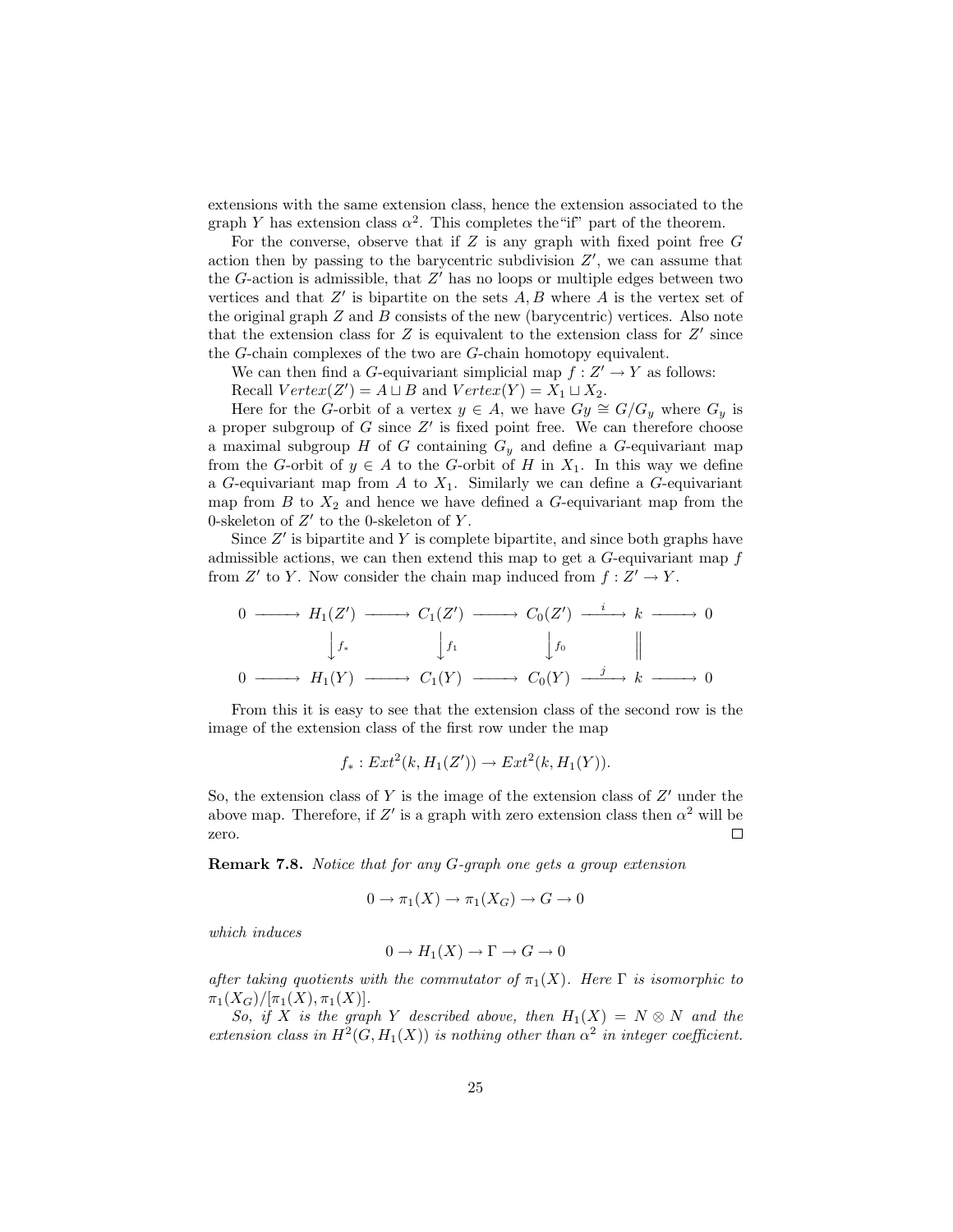If we take k to be the integers mod p, then the mod p reduction of this extension gives a p-group  $\Gamma_p$  which fits into an extension of type  $0 \to V \to \Gamma_p \to G \to 0$ where  $V$  is an elementary abelian p-group. Notice that we could also start with the extension

$$
0 \to F \to \ast H_i \to G \to 0
$$

where the middle term is the free product of maximal proper subgroups, and then after abelinization and mod p reduction, we will reach an essential extension as above. It is interesting to ask if the extension class for this group extension is the same as  $\alpha^2$ .

## 7.1 Vanishing of the square of the Universal Class

Let  $\alpha$  and  $\alpha'$  be as in the previous section. Fix k to be the field with 2 elements in this section.

In the previous section we proved that  $\alpha' \cdot \alpha$  is an obstruction for the existence of fixed point free G-graphs with zero extension class. In this section, we consider 2-groups, and show that this obstruction vanishes under some conditions, but it does not vanish in general. Throughout this section we assume  $G$  is a 2-group. We start with a lemma:

**Lemma 7.9.** Let x be a nonzero one dimensional class in  $H^1(G,k)$  with ker $(x)$  =  $H$  and let  $M$  be a  $kG$ -module. Then we have:

 $(a) \ker(tr_H^G: H^*(H, M) \to H^*(G, M)) = im(res_H^G: H^*(G, M) \to H^*(H, M)).$ 

(b)  $y \in \text{ker}(res_H^G : H^*(G, M) \to H^*(H, M))$  if and only if y is a multiple of x.  $(c) y \in im(tr_H^G : H^*(H, M) \to H^*(G, M))$  if and only if  $xy = 0$ .

Thus,  $\alpha = x \cdot t$  for some  $t \in Ext^0(k, N) = H^0(G, N)$ . Similarly,  $\alpha' = t' \cdot x$ for some  $t' \in Ext^0(N^*, k)$ .

*Proof.* Notice that x is the extension class for the extension  $0 \to k \to k[G/H] \to$  $k \to 0$ , where the first map is the norm map, and the second one is the augmentation map. Consider the long exact sequence for this extension with coefficients in M:

$$
\cdots \to Ext^{*-1}(k,M) \xrightarrow{x} Ext^*(k,M) \xrightarrow{i^*} Ext^*(k[G/H],M) \xrightarrow{j^*} Ext^*(k,M) \to \cdots
$$

Using Shapiro's lemma to identify  $Ext^*_{kG}(k[G/H], M)$  with  $Ext^*_{kH}(k, M)$  we see easily that  $i^* = res_H^G$  and  $j^* = tr_H^G$ .

Thus (a),(b) and (c) follow easily from the exactness of this sequence.

Also since  $\alpha$  is an essential class,  $\alpha = x \cdot t$  for some  $t \in Ext_{kG}^{0}(k, N)$ . Finally, the statement for  $\alpha'$  can be obtained by taking duals.  $\Box$ 

Notice that using this lemma for some nonzero x and y in  $H^*(G)$ , we get  $\alpha' = t' \cdot x$ , and  $\alpha = y \cdot t$ . So, if  $xy = 0$ , then the obstruction  $\alpha' \cdot \alpha$  will vanish. Hence we can conclude the following: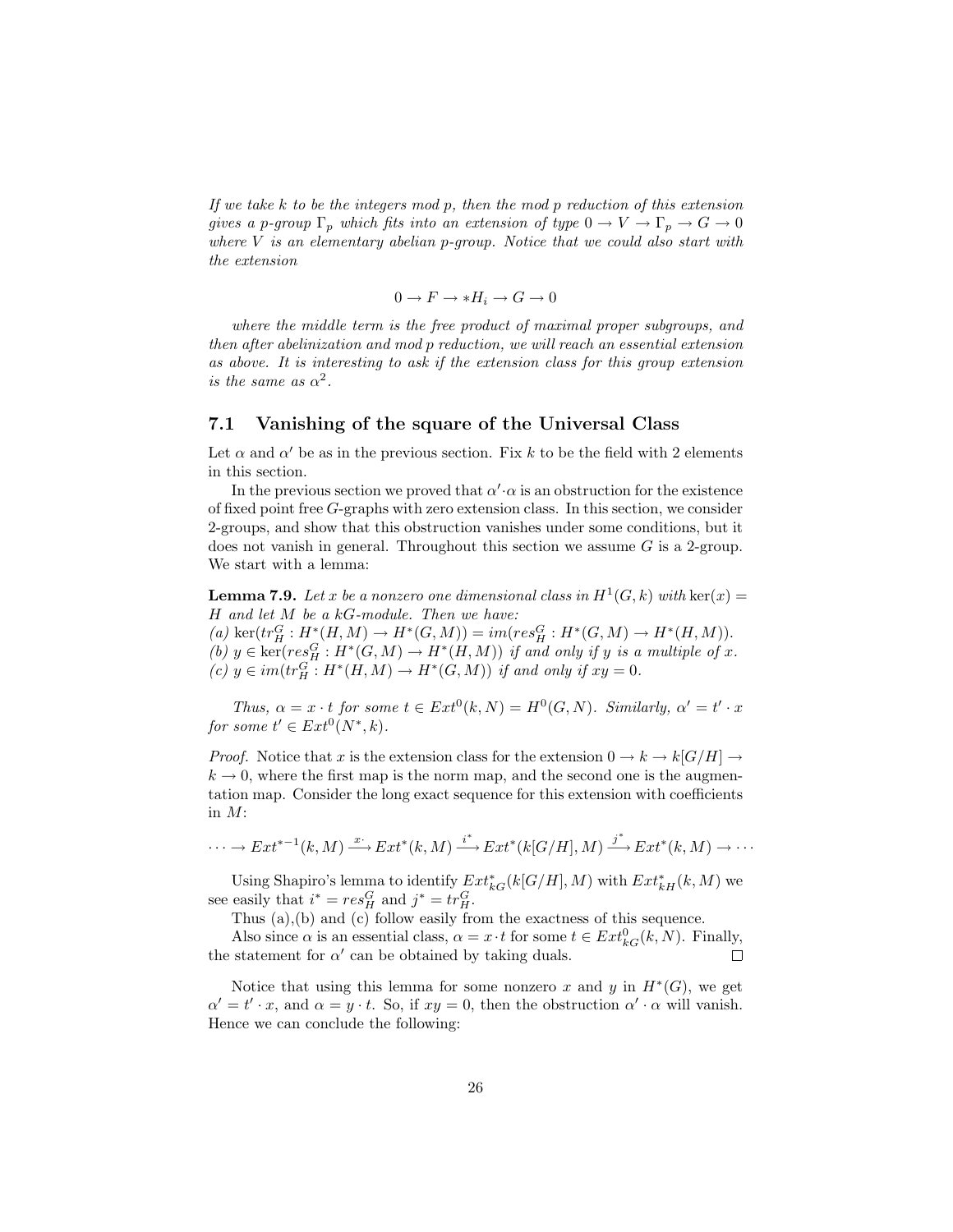**Proposition 7.10.** If there exist nonzero x, y in  $H^1(G,k)$  such that  $xy = 0$ , then  $\alpha' \cdot \alpha = 0$ .

Now, we will prove that for some 2-groups this obstruction does not vanish. First, we make some observations:

#### Lemma 7.11 (Minh [Mi1]). The following are equivalent:

(i) There exist nonzero x, y in  $H^1(G,k)$  such that  $x \cdot y = 0$ .

(ii) The restriction map  $res_H^G : H^1(G,k) \to H^1(H,k)$  is not surjective for some maximal subgroup  $H \subseteq G$ .

(iii) The transfer map  $tr_H^G : H^1(H,k) \to H^1(G,k)$  is not a zero map for some maximal subgroup  $H \subseteq G$ .

(iv)  $\Phi(H) < \Phi(G)$  for some maximal subgroup  $H \subseteq G$ . Here  $\Phi(H)$  and  $\Phi(G)$  denote the Frattini subgroups of H and G respectively.

Proof. The equivalence of (ii) and (iii) follows from Lemma 7.9 part (a). The equivalence of (iii) and (i) follows from Lemma 7.9 part (c). Finally, that (ii) and (iv) are equivalent can be seen easily from the identity  $H^1(G, k) =$  $Hom(G/\Phi(G), \mathbb{Z}/2\mathbb{Z})$  for 2-groups.

 $\Box$ 

Notice that the above lemma in particular tells that if  $\Phi(H) = \Phi(G)$  for every maximal subgroup  $H \subseteq G$ , then the transfer map  $tr_H^G : H^1(H,k) \to H^1(G,k)$ is a zero map for every maximal subgroup  $H \subseteq G$ . We prove a refinement of this result:

**Lemma 7.12.** Let G be a 2-group such that  $\Phi(G) = \Phi(K)$  for every subgroup K of index 4. Then,  $tr_H^G : H^1(H, N) \to H^1(G, N)$  is a zero map for every maximal subgroup  $H \subseteq G$ .

*Proof.* Recall that  $N$  is the  $kG$  module defined as the kernel of augmentation map  $kX \to k$  where X is the disjoint union of cosets of maximal subgroups. Using the exact sequence  $0 \to N \xrightarrow{i} kX \xrightarrow{\epsilon} k \to 0$  we get the following commuting diagram:

$$
H^{1}(H, N) \xrightarrow{i_{H}^{*}} H^{1}(H, kX) \xrightarrow{\epsilon_{H}^{*}} H^{1}(H, k)
$$

$$
\downarrow \text{tr}_{H}^{G} \qquad \qquad \downarrow \text{tr}_{H}^{G} \qquad \qquad \downarrow \text{tr}_{H}^{G}
$$

$$
H^{1}(G, N) \xrightarrow{i_{G}^{*}} H^{1}(G, kX) \xrightarrow{\epsilon_{G}^{*}} H^{1}(G, k)
$$

Here H is a fixed maximal subgroup of G. First we will show that  $i_G^*[tr_H^G(u)]$ is zero for every element  $u \in H^1(H, N)$ . Notice that, by the commutativity of the above diagram, we just need to show  $tr_H^G[i_H^*(u)] = 0$ .

Let  $\{H, H_1, \ldots, H_m\}$  be the set of maximal subgroups of G. Choosing a coset for each maximal subgroup, we obtain a set  $\{x, x_1, \ldots, x_m\}$  which generates X as a  $G$ -set, hence generates  $kX$  as a  $kG$ -module. Using this basis, we can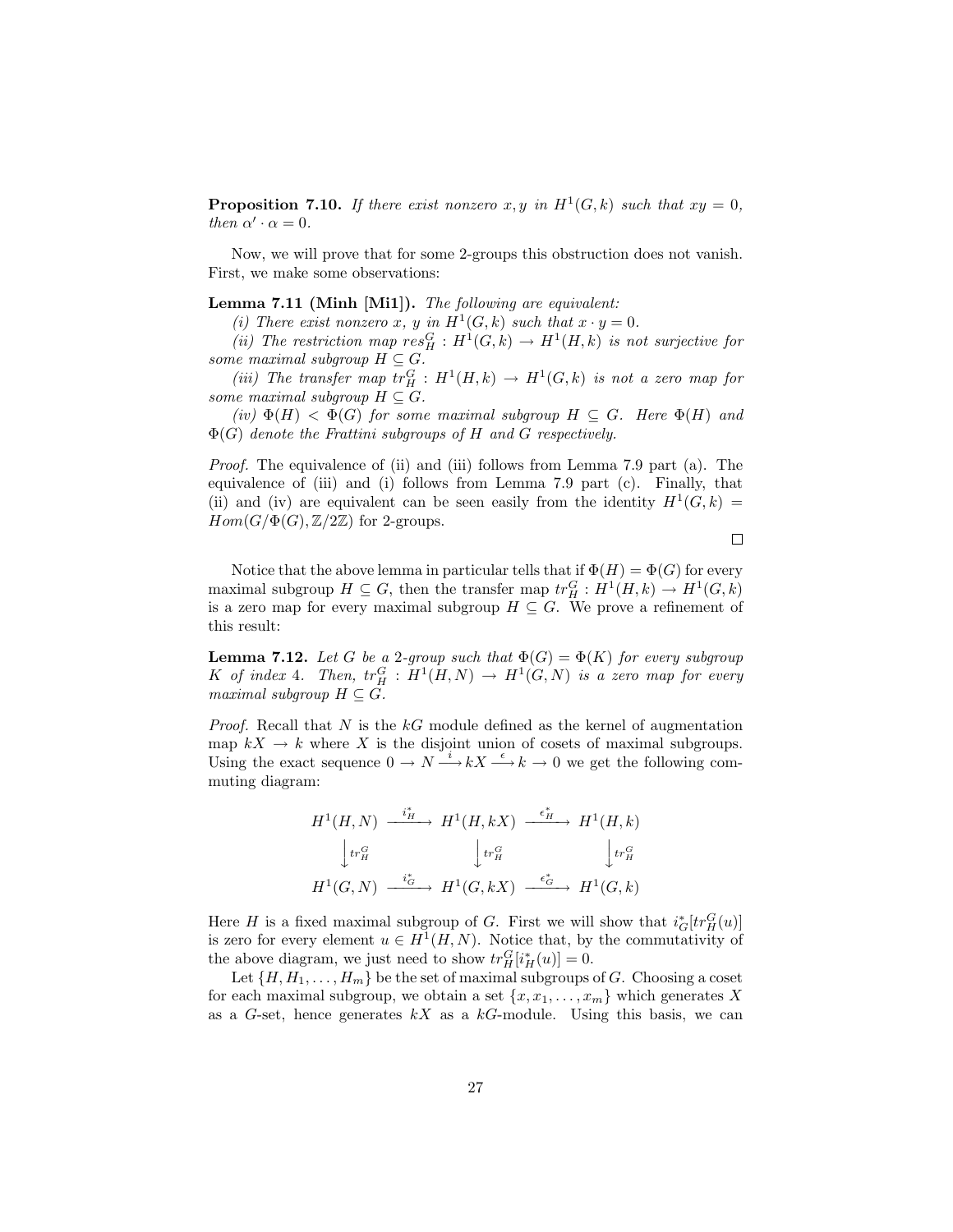write  $kX = k[G/H] \oplus \bigoplus^m$  $\bigoplus_{i=1} k[G/H_i]$ , and using Shapiro's lemma, we can replace  $H^1(H, kX)$  with

$$
H^1(H, k[G/H]) \oplus \bigoplus_{i=1}^m H^1(H \cap H_i),
$$

and  $H^1(G, kX)$  with

$$
H^1(H) \oplus \bigoplus_{i=1}^m H^1(H_i).
$$

By naturality of Shapiro's lemma,  $tr_H^G: H^1(H, kX) \to H^1(G, kX)$  becomes  $s_H \oplus [\bigoplus_{i=1}^m tr^{H_i}_{H \cap H_i}]$  where  $s_H : H^1(H, \kappa[G/H]) \to H^1(H, k)$  is the map induced from the augmentation map  $k[G/H] \to k$ .

Similarly,  $\epsilon_H^*$  is replaced by  $s_H + \sum_{n=1}^{\infty}$  $i=1$  $tr^H_{H\cap H_i}$ .

Notice that the condition in the lemma implies that  $\Phi(K) = \Phi(H) = \Phi(G)$ for every maximal subgroup  $H \subseteq G$ , and an index 2 subgroup K of H. In particular, it says  $\Phi(H \cap H_i) = \Phi(H) = \Phi(H_i)$  for all  $i = 1, ..., m$ . By Lemma 7.11, this implies that  $tr_{H \cap H_i}^{H_i}$  and  $tr_{H \cap H_i}^H$  are zero maps.

Let us write  $i_H^*(u) = (v, v_1, \dots, v_m)$  using the decomposition for  $H^1(H, kX)$ above. From  $\epsilon^*_{H}(i^*_{H}(u)) = 0$ , we get

$$
s_H(v) + \sum_{i=1}^m tr^H_{H \cap H_i}(v_i) = 0.
$$

Since  $tr_{H\cap H_i}^H$  is a zero map, we obtain  $s_H(v) = 0$ . Now we apply  $tr_H^G$  to  $i_H^*(u)$ :

$$
tr_H^G[i_H^*(u)] = (s_H(v), tr_{H \cap H_1}^{H_1}(v_1), \dots, tr_{H \cap H_m}^{H_m}(v_m)) = 0
$$

because  $s_H(v) = 0$  and  $tr_{H \cap H_i}^{H_i}$  are zero maps. So, we see that  $i_G^*[tr_H^G(u)] = 0$ for every u in  $H^1(H, N)$ .

Now, consider the following commuting diagram:

$$
Ext^{0}(k[G/H],k) \longrightarrow Ext^{1}(k[G/H],N) \xrightarrow{i^{*}_{H}} Ext^{1}(k[G/H],kX)
$$
  
\n
$$
\downarrow \qquad \qquad \downarrow
$$
  
\n
$$
Ext^{0}(k,k) \xrightarrow{\cdot\alpha} Ext^{1}(k,N) \xrightarrow{\cdot i^{*}_{G}} Ext^{1}(k,kX)
$$
  
\n
$$
\downarrow x_{H}
$$
  
\n
$$
Ext^{1}(k,k) \xrightarrow{\cdot\alpha} Ext^{2}(k,N)
$$

where the vertical sequences comes from the exact sequence  $0 \to k \to k[G/H] \to$  $k \to 0$  with extension class  $x_H \in Ext^1(k, k)$ . With the obvious identification  $Ext^1_{kG}(k[G/H], N) = H^1(H, N)$ , one sees that our earlier conclusion  $i_G^*[tr_H^G(u)] = 0$  implies that  $tr_H^G(u)$  is a scalar multiple of  $\alpha$ , say  $tr_H^G(u) = c\alpha$ .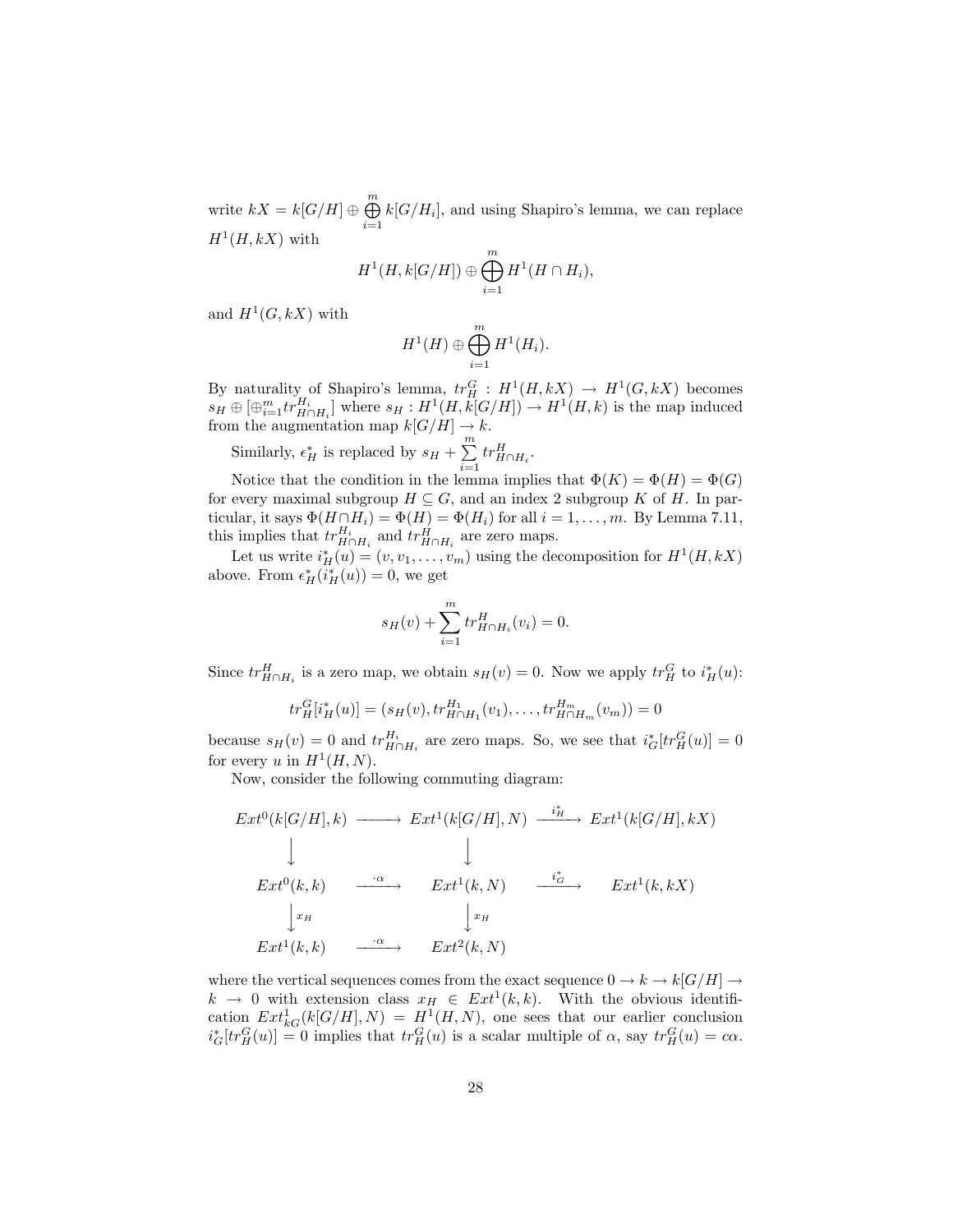Using,  $x_H \cdot tr_H^G(u) = 0$ , we get  $x_H \cdot c\alpha = 0$ . By lemma 7.4, this implies  $cx_H$  is sum of transfers from proper subgroups. But,  $\Phi(G) = \Phi(M)$  for every maximal subgroup  $M \subseteq G$ , so transfers from proper subgroups are zero maps. Therefore c must be zero, and hence  $tr_H^G(u) = 0$ .  $\Box$ 

**Lemma 7.13.** If  $\alpha' \cdot \alpha = 0$ , then  $\alpha$  is a sum of transfers. Hence, for some maximal subgroup H the transfer map  $tr_H^G : Ext_{kH}^1(k, N) \to Ext_{kG}^1(k, N)$  is not a zero map.

Proof. The first part follows from proposition 7.4. The second part is obvious since  $\alpha$  is a nonzero class when  $G \neq 1$ . (To see this, notice that in the long exact sequence obtained by applying  $Ext_{kG}(k, -)$  to the sequence  $0 \rightarrow N \rightarrow$  $kX \to k \to 0$ ,  $\alpha$  is the image of the identity in  $Ext^0_{kG}(k, k)$  under the boundary map. It is easy to see that this boundary map  $\delta: Ext^0(k, k) \to Ext^1(k, N)$  is injective, since the (transfer) map to the left of it is zero.)

 $\Box$ 

Combining the last two lemmas, we conclude the following:

**Proposition 7.14.** Let G be a 2-group such that  $\Phi(G) = \Phi(K)$  for every subgroup K of index 4. Then,  $\alpha' \cdot \alpha \neq 0$ .

There are many families of groups that satisfy the condition of this proposition. In particular, if G is an extraspecial 2-group which has no maximal elementary abelian subgroup of index 4, then G satisfies the condition.

Note that this does not necessarily mean that we cannot find a fixed point free G-graph X with  $K_G(X) = 0$  for these groups. Because it is still possible that multiplication by  $\alpha' \cdot \alpha$  is zero even though  $\alpha' \cdot \alpha$  is not. In fact, when G is an extraspecial 2-group different than  $Q_8$ , we know that  $ess(G) = 0$ , so taking X as the universal G-graph,  $K_G(X)$ , being included in  $ess(G)$ , will be zero.

So, it is reasonable to ask the following question:

**Question 7.15.** For which p-groups  $G$  (not elementary abelian), does there exist a fixed point free G-graph with  $K_G(X) = 0$ ?

Notice by the above comments that for  $p$ -groups where the answer is affirmative, the essential cohomology conjecture will hold true.

#### Acknowledgement

We would like to thank the referee for their many useful suggestions.

# References

[AlPu] C. Allday and V. Puppe, Cohomological Methods in Transformation Groups, Cambridge Studies in Adv. Math. 32, Cambridge University Press, Cambridge, 1993.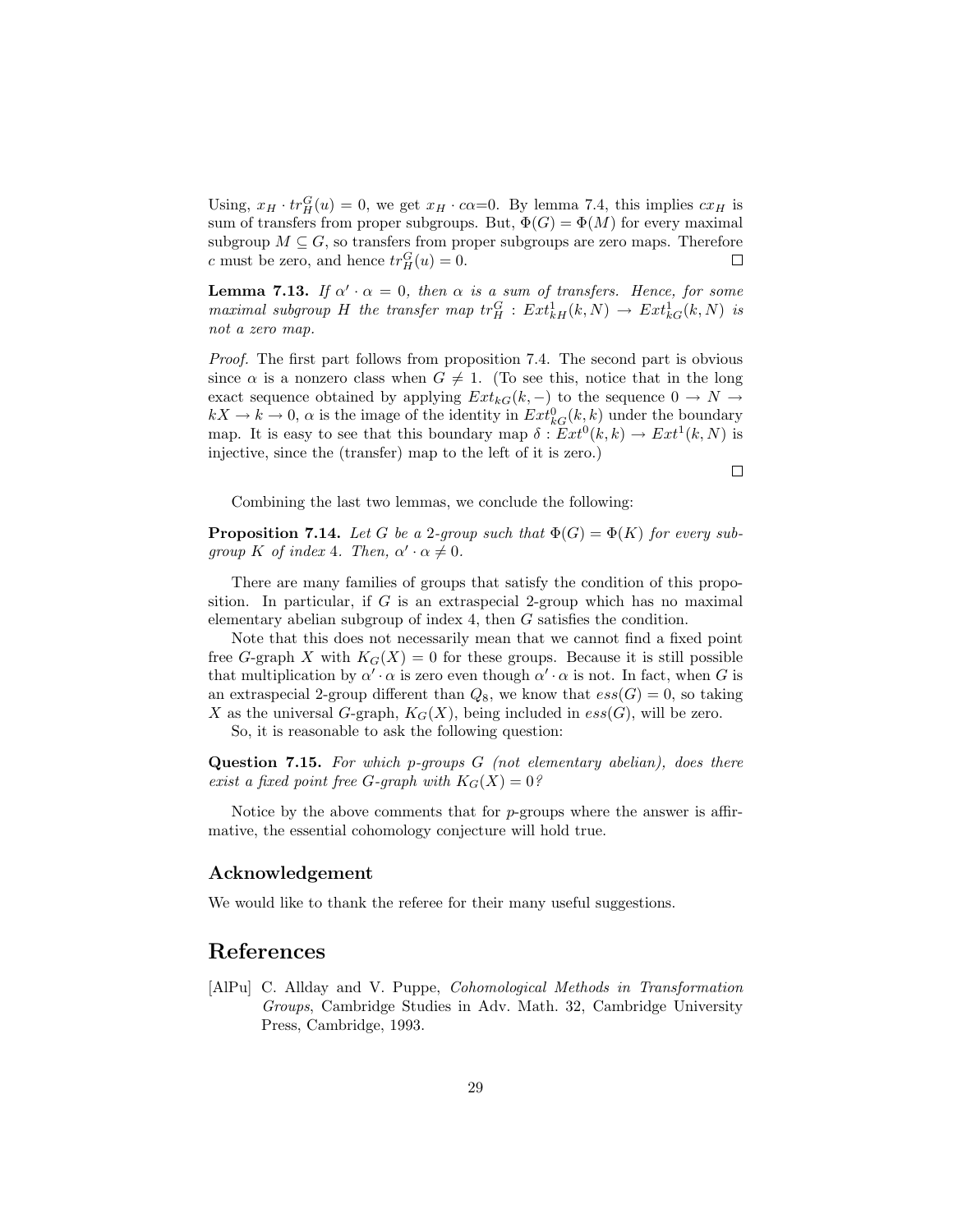- [B] D. Benson, Representations and Cohomology II: Cohomology of Groups and Modules, Cambridge Studies in Adv. Math. 31, Cambridge University Press, Cambridge, 1991.
- [Br1] G. E. Bredon, Topology and Geometry, Springer-Verlag GTM 139, New York, 1993.
- [Br2] G. E. Bredon, Introduction to Compact Transformation Groups, Academic Press, New York, 1972.
- [Bn] K. Brown, *Cohomology of Groups*, Springer-Verlag GTM 87, New York, 1994.
- [Ca] J. F. Carlson, Cohomology and Induction from Elementary Abelian Subgroups, Q. J. Math. 51 (2000), 169-181.
- [Mac] S. Mac Lane, Homology, Springer-Verlag, Berlin/New York, 1974.
- [Mar] T. Marx, The Restriction Map in Cohomology of Finite 2-Groups, J. Pure Appl. Algebra 67 (1990), 33-37.
- [Mi1] P. A. Minh, On the Restriction Map in the mod-2 Cohomology of Groups, J. Pure Appl. Algebra 102 (1995), 67-73.
- [Mi2] P. A. Minh, *Essential mod-p Cohomology Classes of p-Groups: An Up*per Bound for Nilpotency Degrees, Bull. London Math. Soc. 32 (2000), 285-291.
- [Mi3] P. A. Minh, *Essential Cohomology and Extraspecial p-Groups*, Trans. Amer. Math. Soc. 353 (2001), 1937-1957.
- [Mu] H. Mui, Mod p Cohomology Algebra of the group  $E(p^3)$ , Preprint.
- [Qu1] D. Quillen, The Spectrum of an Equivariant Cohomology Ring, Ann. of Math. 94 (1971), 549-572.
- [Qu2] D. Quillen, The Mod 2 Cohomology Rings of Extra-Special 2-Groups and the Spinor Groups, Math. Ann. 194 (1971), 197-212.
- [Qu3] D. Quillen, Homotopy Properties of the Posets of Nontrivial p-Subgroups of a Finite Group, Adv. in Math. 28 (1978), 101-128.
- [QuVe] D. Quillen and B. B. Venkov, Cohomology of Finite Groups and Elementary Abelian Subgroups, Topology 11 (1972), 317-318.
- [Se] J. P. Serre, Sur la Dimension Cohomologique des Groupes Profinis, Topology 3 (1965), 413-420.
- [S] P. Symonds, The Complexity of a Module and Elementary Abelian Subgroups: A Geometric Approach, Proc. of Amer. Math. Soc. 113 (1991), 27-29.